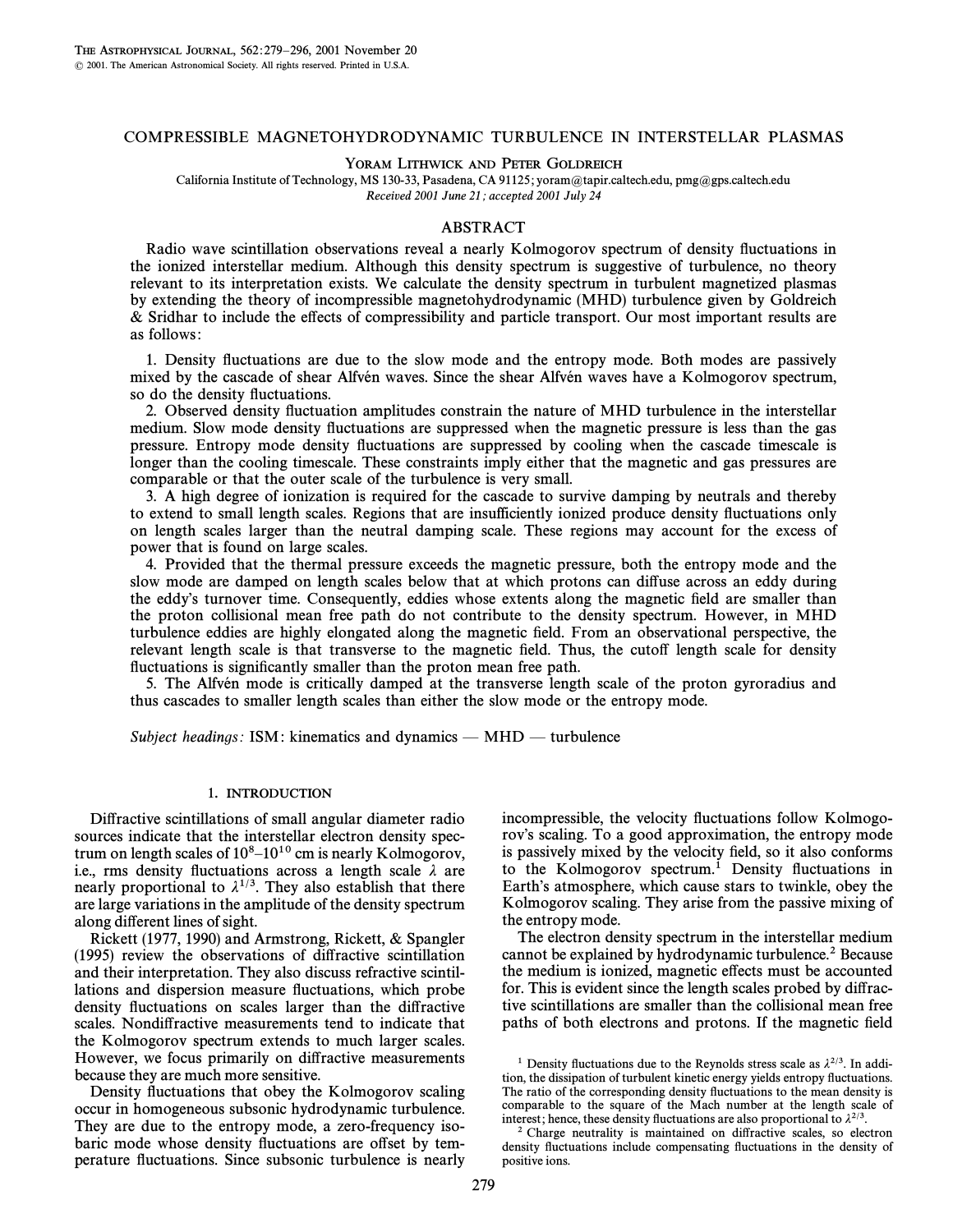were negligible, freely streaming plasma would wipe out density fluctuations at diffractive scales. In the presence of a magnetic field, electrons and protons are tied to field lines at the scale of their gyroradii. For typical interstellar field strengths, these gyroradii are smaller than the diffractive scales. A magnetic field thus impedes the plasma from streaming across field lines and allows the turbulent cascade and the associated density fluctuations to reach very small scales across the field lines before dissipating. Therefore, a theory for compressible turbulence in magnetized plasmas is required to explain the observed density spectra. Our objective is to develop this theory.

Until now, the only description of density fluctuations in interstellar plasmas was by Higdon (1984, 1986). These papers, while prescient, preceded a theory for incompressible MHD turbulence and therefore did not account for the full dynamics of the cascade. We compare Higdon's theory with ours in  $\S$  10.

Our compressible theory extends the theory of incompressible MHD turbulence given by Goldreich & Sridhar (1995) by including a slightly compressible slow mode and a passive entropy mode. We also consider kinetic effects: on sufficiently short length scales, the mean free paths of the particles are significant, and the equations of compressible MHD must be modified. This is especially important for damping.

In a future paper we will apply the theory developed here to estimate amplitudes for density fluctuations produced in supernova shocks, H II regions, stellar winds, and thermally unstable regions. These are then compared to scattering measures observed along different lines of sight.

Before considering compressible turbulence, we discuss incompressible MHD turbulence, focusing on issues that are important for the compressible case.

#### 2. INCOMPRESSIBLE MHD TURBULENCE

Goldreich & Sridhar (1995, 1997) propose a picture of the dynamics of incompressible strong MHD turbulence and describe the power spectra of Alfvén waves, slow waves, and passive scalars. We extend their picture to cover additional features such as the parallel cascades of both slow waves and passive scalars. Throughout this paper, "parallel" and " transverse" refer to the orientation relative to the "local mean magnetic field," which is the magnetic field averaged over the scale of interest. Our discussion of incompressible MHD turbulence, while somewhat lengthy, is important for understanding the extension to compressible turbulence that follows.

Consider a uniform unperturbed plasma with an embedded magnetic field. Turbulence is excited at the MHD outer scale,  $L<sub>MHD</sub>$ , by random and statistically isotropic forcing, with rms velocity fluctuations and rms magnetic field fluctuations (in velocity units) that are comparable to the Alfvén speed,  $v_A$ .<sup>3</sup>

As the turbulence cascades from the MHD outer scale to smaller scales, power concentrates in modes with increasingly transverse wavevectors. The inertial range velocity spectrum applies to length scales below  $L_{\text{MHD}}$  but above the dissipation scale. It is anisotropic and is characterized by

$$
v_{\lambda_{\perp}} = v_{\text{A}} \left( \frac{\lambda_{\perp}}{L_{\text{MHD}}} \right)^{1/3}, \tag{1}
$$

$$
\Lambda_{\parallel} = \lambda_{\perp}^{2/3} L_{\text{MHD}}^{1/3} \,. \tag{2}
$$

The inertial range magnetic field spectrum is identical. Here  $\lambda_{\perp}$  is the length scale transverse to the local mean magnetic<br>field,  $v_{\lambda_{\perp}}$  is the rms velocity fluctuation across  $\lambda_{\perp}$ , and  $\Lambda_{\parallel}$  is<br>the length scale parallel to the local mean magnetic field the length scale parallel to the local mean magnetic field across which the velocity fluctuation is  $v_{\lambda_{\perp}}$ . We interpret  $\Lambda_{\parallel}$ <br>as the elemention along the magnetic field of an "eddy" that as the elongation along the magnetic field of an "eddy" that has a size  $\lambda_1$  transverse to the magnetic field; it is not an independent variable but is a function of  $\lambda_1$ . Deep within mappendent variable out is a function of  $\lambda_1$ . Deep when<br>noted along the magnetic field:  $\lambda_1 \ll L_{\text{MHD}}$ , eddies are highly elongated along the magnetic field:  $\Lambda_{\parallel} \gg \lambda_{\perp}$ . In the following " subsections we explain the physics underlying the spectrum and consider some of the implications.

#### 2.1. Alfvén Wave Spectrum

Arbitrary disturbances can be decomposed into Alfvén waves and slow waves. Appendix A summarizes the properties of these waves in the more general case of compressible MHD. In incompressible MHD, Alfvén waves and slow waves are usually referred to as shear Alfvén waves and pseudo-Alfvén waves, but the former designation is more convenient for making the connection with compressible MHD.

Our understanding of the MHD turbulence is based on two facts: (1) MHD wave packets propagate at the Alfven speed either parallel or antiparallel to the local mean magnetic field, and (2) nonlinear interactions are restricted to collisions between oppositely directed wave packets. These facts imply that in encounters between oppositely directed wave packets, each wave packet is distorted as it follows field lines perturbed by its collision partner. A wave packet cascades when the field lines along which it is propagating have spread by a distance comparable to its transverse size.

Alfvén waves have quasi two-dimensional velocity and magnetic field fluctuations that are confined to planes perpendicular to the local mean magnetic field. As their more complete name "shear Alfvén" implies, they dominate the shear of the mapping of planes transverse to the local mean magnetic field produced by field line wander. Thus, Alfven waves control the dynamics of MHD cascades ; slow waves may be ignored when considering the dynamics of Alfvén waves.

In strong MHD turbulence the cascade time of an Alfvén wave packet is comparable to its travel time across the parallel length of a single oppositely directed Alfven wave packet of similar size. Goldreich & Sridhar (1995) refer to this balance of timescales as " critical balance." It relates the parallel size of a wave packet,  $\Lambda_{\parallel}$ , to its transverse size,  $\lambda_{\perp}$ .<br>Wave packets of transverse size, a cascade when the field Wave packets of transverse size  $\lambda_{\perp}$  cascade when the field lines they follow wander relative to each other by a transverse distance  $\lambda_{\perp}$ . Critical balance implies that this occurs over a parallel distance  $\Lambda_{\parallel}$ .<br>The Alfvén wave spectrum

The Alfvén wave spectrum is given by equations  $(1)$  and (2), with  $v_{\lambda_1}$  referring to the velocity fluctuations of the Alfvén waves. It is deduced from two scaling arguments:  $(1)$ Kolmogorov's argument that the cascade time  $t_{\lambda_1} \simeq \lambda_1/v$ reducts to an energy cascade rate,  $v_{\lambda_1}^2 / t_{\lambda_1} \simeq v_{\lambda_1}^3 / t_{\lambda_1}$ , which is<br>independent of length scale: and (2) the "critical balance" independent of length scale; and (2) the "critical balance"

<sup>&</sup>lt;sup>3</sup> The forcing fluctuations may also be less  $v_A$ , in which case  $L_{\text{MHD}}$  would <sup>3</sup> The forcing fluctuations may also be less  $v_A$ , in which case  $L_{\text{MHD}}$  wo be defined as the length scale at which the fluctuations extrapolate to  $v_A$ .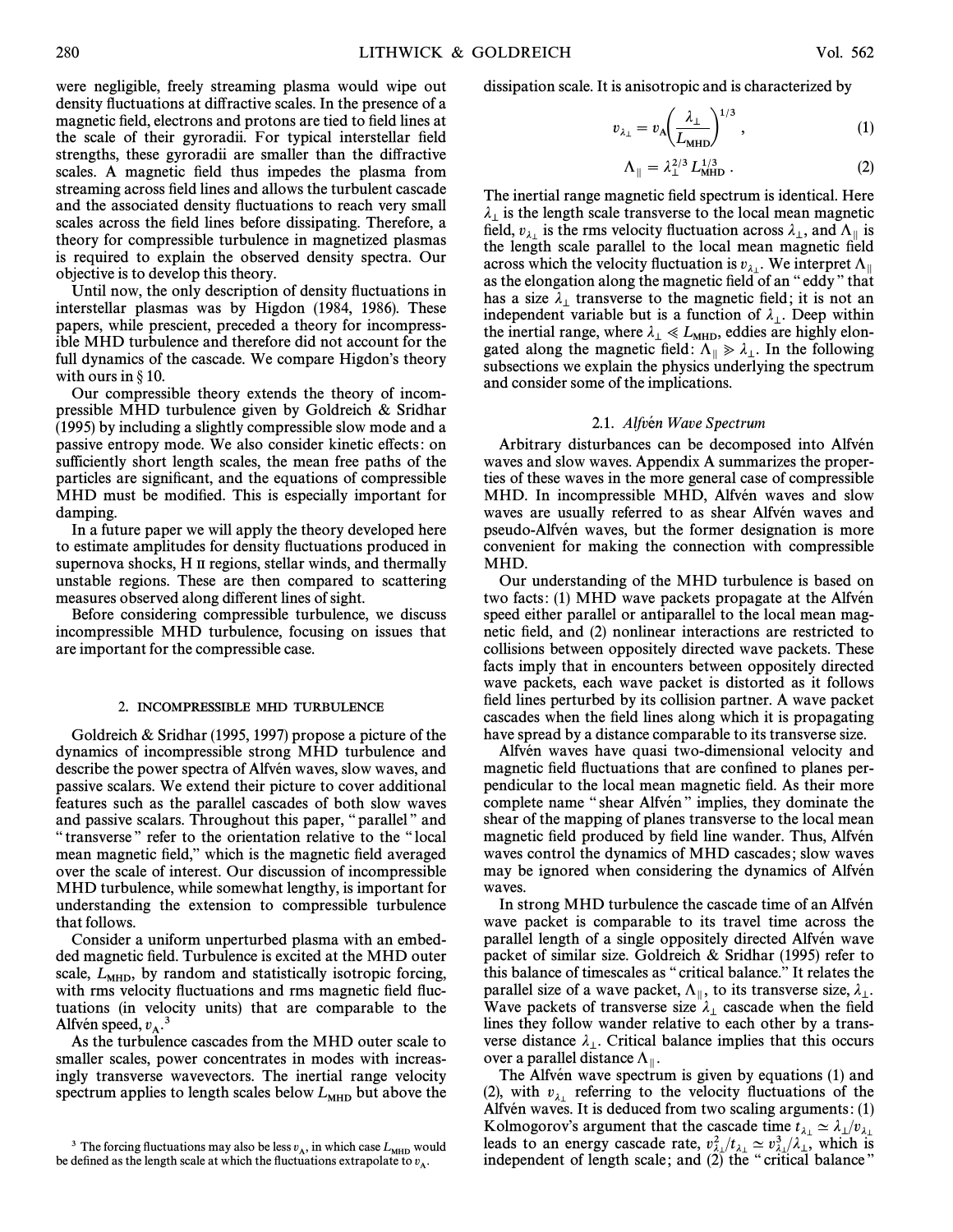assertion that the linear wave period that characterizes the Alfvén waves in a wave packet is comparable to the nonlinear cascade time of that wave packet, i.e.,  $v_A/\Lambda_{\parallel} \simeq 1/t_{\lambda_{\perp}}$ .<br>Before considering slow waves in MHD turbulance

Before considering slow waves in MHD turbulence, we<br>Before considering slow waves in MHD turbulence, we discuss two topics that are governed by the dynamics of Alfvén waves only: eddies and passive scalars.

#### 2.2. Eddies

Because of their transverse polarization, Alfvén waves are responsible for the wandering of magnetic field lines. A snapshot of wandering field lines is shown in Figure 1. Each of these field lines passes through a localized region of size  $\lambda_{\perp}$  in one plane transverse to the mean magnetic field. Away from this plane the bundle of field lines diverges as a result of the differential wandering of the individual lines. At a second plane, the bundle's cross-sectional area has approximately doubled. Critical balance implies that the distance to this second plane is comparable to the parallel wavelength that characterizes the bundle,  $\Lambda_{\parallel}$ . As the bundle spreads other field lines not depicted enter from its sides spreads, other field lines, not depicted, enter from its sides. In general, the neighboring field lines of any individual field line within a region of transverse size  $\lambda_{\perp}$  change substan-M tially over a parallel distance of order  $\Lambda_{\parallel}$ . It is natural to "Altimized" think of  $\Lambda$  as the parallel size of an "ed<sub>N</sub>" that has transthink of  $\Lambda_{\parallel}$  as the parallel size of an "eddy" that has transverse size  $\lambda_{\perp}$ . Two eddies with the same transverse length scale that are separated by a parallel distance greater than



FIG. 1.—Wandering of magnetic field lines. A field line bundle of transverse size  $\lambda_{\perp}$  diverges after a parallel distance  $\Lambda_{\parallel}$ , where  $\Lambda_{\parallel}$  is the parallel size of an eddy (eq. [21]) as determined by critical balance size of an eddy (eq. [2]) as determined by critical balance.

their  $\Lambda_{\parallel}$  incorporate different field lines and hence are statistically independent. Eddies are distinct from wave packets. The former are rooted in the fluid, whereas the latter propagate up and down magnetic field lines at the Alfvén speed.

Aside from their anisotropy, eddies in MHD turbulence are similar to those in hydrodynamic turbulence. They are spatially localized structures with characteristic velocity fluctuations and lifetimes. The rms velocity difference between two points is determined by the smallest eddy that contains both. Different eddies of a given size are statistically independent. The three-dimensional spectrum for rms velocity fluctuations across transverse length scales  $\lambda_1$ and parallel length scales  $\lambda_{\parallel}$  is

$$
v_{\lambda_\perp,\lambda_\parallel}=v_{\rm A}
$$

$$
\times \begin{cases}\n\left(\frac{\lambda_{\perp}}{L_{\text{MHD}}}\right)^{1/3} & \text{for } \lambda_{\parallel} \ll \Lambda_{\parallel} ,\\ \n\left(\frac{\lambda_{\parallel}}{L_{\text{MHD}}}\right)^{1/2} = \left(\frac{\lambda_{\perp}}{L_{\text{MHD}}}\right)^{1/3} \left(\frac{\lambda_{\parallel}}{\Lambda_{\parallel}}\right)^{1/2} & \text{for } \lambda_{\parallel} \gg \Lambda_{\parallel} .\n\end{cases} (3)
$$

There is negligible additional power within an eddy on parallel length scales smaller than  $\Lambda_{\parallel}$ , so for  $\lambda_{\parallel} \ll \Lambda_{\parallel}(\lambda_{\perp})$ ,<br> $\lambda_{\parallel} = \lambda_{\parallel}$ . For  $\lambda_{\parallel} \gg \Lambda(\lambda_{\perp})$ , the smallest eddy that con $v_{\lambda_{\perp},\lambda_{\parallel}} = v_{\lambda_{\perp}}$ . For  $\lambda_{\parallel} \gg \Lambda_{\parallel}(\lambda_{\perp})$ , the smallest eddy that con- $\sum_{k=1}^{\infty} \frac{1}{k} \int_{0}^{\infty} \frac{1}{k} \cot \frac{1}{k} \int_{0}^{\infty} \frac{1}{k} \cot \frac{1}{k} \cot \frac{1}{k} \cot \frac{1}{k} \cot \frac{1}{k}$  a transverse length scale  $\lambda'_{\perp}$  that satisfies  $\Lambda_{\parallel}(\lambda'_{\perp}) = \lambda_{\parallel}$ . The velocity fluctuation of this eddy is obtained by solving this equation for  $\lambda'$  (eq. [21]) and insertobtained by solving this equation for  $\lambda'_{\perp}$  (eq. [2]) and inserting this  $\lambda'_1$  in equation (1). Contours of the threedimensional spectrum are plotted in Figure 2. Each contour represents eddies of a characteristic size.

Maron & Goldreich (2001) give the three-dimensional spectrum in Fourier space. Since eddies that are separated by more than  $\Lambda_{\parallel}$  are statistically independent, the power spectrum at a fixed transverse wavenumber  $k_{\perp}$  is indepen-



FIG. 2.—Three-dimensional spectrum. Contours of constant  $v_{\lambda_1,\lambda_1}$  (eq. Fig. 1. labeled by the value of  $v_{\lambda_1,\lambda_1}$  (by the value of  $v_{\lambda_1,\lambda_1}$  (by the value of  $v_{\lambda_1,\lambda_1}$  (by the value of  $v_{\lambda_1,\lambda_1}$  (by the value of  $v_{\lambda_1,\lambda_1}$  (by the value of  $v_{\lambda_1,\lambda_1}$ )  $(\lambda_{\perp}/L_{\text{MHD}})^{1/3}$ ; along the  $\lambda_{\parallel}$ -axis,  $v_{0,\lambda_{\parallel}}/\bar{v}_{A} = (\lambda_{\parallel}/L_{\text{MHD}})^{1/2}$ .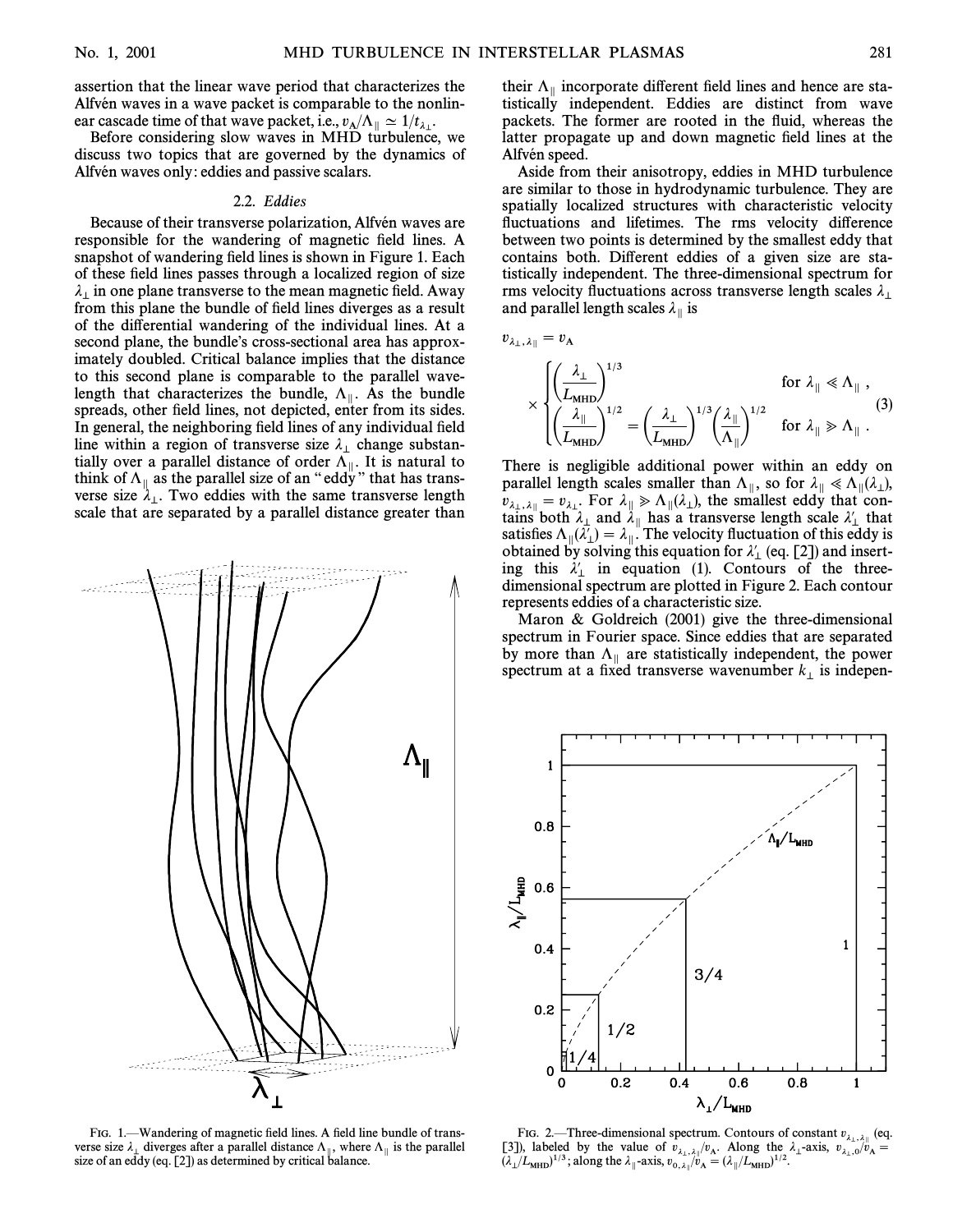dent of the parallel wavenumber  $k_{\parallel}$  in the corresponding region of Fourier space, i.e., where  $k_{\parallel}^{\perp 1} \gtrsim \Lambda_{\parallel} (k_{\perp}^{-1})$ .<br>The turbulent coscode is generally viewed as

The turbulent cascade is generally viewed as " proceeding" from larger eddies to smaller eddies as this is the direction of energy transfer. However, smaller eddies cascade many times in the time that a large eddy cascades. This is particularly important in turbulent mixing. Consider the evolution of two fluid elements whose initial separation is larger than the dissipation scale. On cascade timescale  $t_{\lambda}$ , their transverse separation will random walk a distance  $\lambda_1$  their transverse separation will random walk a distance  $\lambda_1$ as the result of the cascade of smaller eddies. Therefore, on a timescale comparable to an eddy's cascade time, the transverse locations of its component fluid elements, whose sizes may be considered to be comparable to the dissipation scale, are completely randomized. Moreover, since mixing at the dissipation scale causes neighboring Ñuid elements to be rapidly homogenized, transverse smoothing of the eddy occurs on the timescale that it cascades. Rapid transverse mixing in MHD turbulence is similar to the more familiar isotropic mixing in hydrodynamic turbulence.

#### 2.3. Passive Scalar Spectrum

A passive scalar,  $\sigma$ , satisfies the continuity equation ( $\partial/\partial t$ )  $+ \mathbf{v} \cdot \nabla \sigma = 0$  and does not affect the fluid's evolution. It could represent, for example, the concentration of a contaminant. We consider the spectrum of a passive scalar mixed by the Alfvén wave cascade. These considerations are important for our subsequent investigation of compressible turbulence. They are also helpful for understanding the slow wave spectrum. We discuss the passive scalar spectrum both in the inertial range and also below the scale at which the Alfvén wave spectrum is cut off.

#### 2.3.1. Passive Scalar Spectrum in the Inertial Range

As we show in this subsection, the transverse spectrum of the passive scalar in the inertial range is

$$
\sigma_{\lambda_{\perp}} \propto \lambda_{\perp}^{1/3} \; , \tag{4}
$$

where  $\lambda_{\perp}$  is the length scale transverse to the local mean magnetic field and  $\sigma_{\lambda_{\perp}}$  is the rms fluctuation in the passive magnetic next and  $\sigma_{\lambda_1}$  is the rms indetailed in the passive scalar across  $\lambda_1$ . The passive scalar parallel spectrum is the scalar across  $\lambda_1$ . The passive scalar parameters pectrum is the same as the Alfvén wave parallel spectrum given in equation (2), where  $\Lambda_{\parallel}$  is now to be interpreted as the length scale parallel to the local mean magnetic field across which the passive scalar fluctuation is  $\sigma_{\lambda}$ .

Mixing of the passive scalar is due to Alfvén waves. Slow wave mixing is negligible. This is because transverse velocity gradients are much larger than parallel ones in MHD turbulence. Thus, Alfvén waves, whose velocity fluctuations are perpendicular to the magnetic field, are much more effective at mixing than slow waves, whose velocity fluctuations are nearly parallel to the magnetic field. The transverse cascade arises from the shuffling of field lines as Alfvén waves propagate through the fluid.

The transverse spectrum (eq. [4]) follows from the Kolmogorov-like hypothesis that the cascade rate of the " energy" in the scalar field is independent of length scale, i.e.,  $\sigma_{\lambda}^2 / t_{\lambda_1}$  is constant, where  $t_{\lambda_1}$  is the passive scalar cascade time which is assumed to be proportional to the  $j_{\lambda_1}/j_{\lambda_1}$  is constant, where  $j_{\lambda_1}$  is the passive scalar cascade time, which is assumed to be proportional to the cascade time of Alfvén waves. Comparing this with the constancy of the kinetic energy cascade rate,  $v_{\lambda}^2/t_{\lambda}$ , we conclude that  $\sigma_{\lambda_1} \propto v_{\lambda_1}$ , which implies equation (4). A similar property are accuracy of  $\lambda$ . argument holds for the cascade of a passive scalar in hydrodynamic turbulence (e.g., Tennekes & Lumley 1972).

The parallel cascade of a passive scalar is more subtle. It might appear that a passive scalar cannot cascade along field lines since, neglecting dissipation, both the scalar and the magnetic field are frozen to the fluid, and thus the scalar must be frozen to field lines. In that case there certainly could not be a parallel cascade. If the scalar were injected on large scales, then fluctuations with smaller wavelengths along the magnetic field would not be generated. However, dissipation cannot be neglected. It is an essential part of MHD turbulence, as it is of hydrodynamic turbulence. For example, the description of turbulent mixing in  $\S$  2.2 depends crucially upon small-scale dissipation.

Perhaps the best way to understand the parallel cascade is to consider mixing on the transverse length scale  $\lambda_{\perp}$ within two planes that are perpendicular to the local mean magnetic field and are separated by a parallel distance larger than  $\Lambda_{\parallel}$ . Velocity fluctuations within the two planes are statistically independent. This is evident because a are statistically independent. This is evident because a bundle of field lines cannot be localized within a transverse distance  $\lambda_{\perp}$  over a parallel separation greater than  $\Lambda_{\parallel}$ . Even  $\rho$  pair of fluid elements, one in each plane, that are initially a pair of fluid elements, one in each plane, that are initially on the same field line are mixed into two regions with different values of passive scalar concentration. It follows that the parallel cascade of the passive scalar also obeys equation (2).

#### 2.3.2. Passive Scalar Spectrum below Alfvén Wave Cutoff

A passive scalar cascade may extend below the transverse scale at which the MHD cascade is cut off. Mixing on these scales is driven by fluid motions at  $\lambda_{\text{cutoff}}$ , which results in a scale independent mixing time equal to the cascade time at scale-independent mixing time equal to the cascade time at  $\lambda_{\text{cutoff}}$ . This yields

$$
\sigma_{\lambda_{\perp}} = \text{constant} \ , \quad \lambda_{\perp} < \lambda_{\text{cutoff}} \ . \tag{5}
$$

A similar argument applies in hydrodynamic turbulence. Tennekes & Lumley (1972) call this regime in hydrodynamic turbulence the "viscous convective subrange."

#### 2.4. Slow Wave Spectrum

The slow wave spectrum is the same as that of the Alfven waves. It is given by equations (1) and (2), with  $v_{\lambda_1}$  referring to the velocity fluctuations of the slow waves. This is a consequence of the similar kinematics of slow waves and shear Alfvén waves and the fact that both are cascaded by shear Alfvén waves.

Slow waves obey the same linear wave equation as Alfven waves, and to lowest nonlinear order they travel up and down the local mean magnetic field lines at the Alfven speed just as Alfvén waves do. However, the dynamics of the MHD cascade is controlled by the Alfvén waves (Goldreich & Sridhar 1997 ; Maron & Goldreich 2001) because their velocity and magnetic field fluctuations are perpendicular to the local mean magnetic field, whereas those of the slow waves are nearly parallel to it. Since perpendicular gradients are much larger than parallel ones in the MHD cascade, Alfvén waves are much more effective at mixing than are slow waves. Hence, Alfvén waves cascade both themselves and slow waves, whereas slow waves cascade neither.4

The transverse mixing of the slow waves by Alfvén waves is analogous to the mixing of a passive scalar. As discussed

<sup>&</sup>lt;sup>4</sup> We are assuming that Alfvén and slow waves have comparable strengths at a given length scale.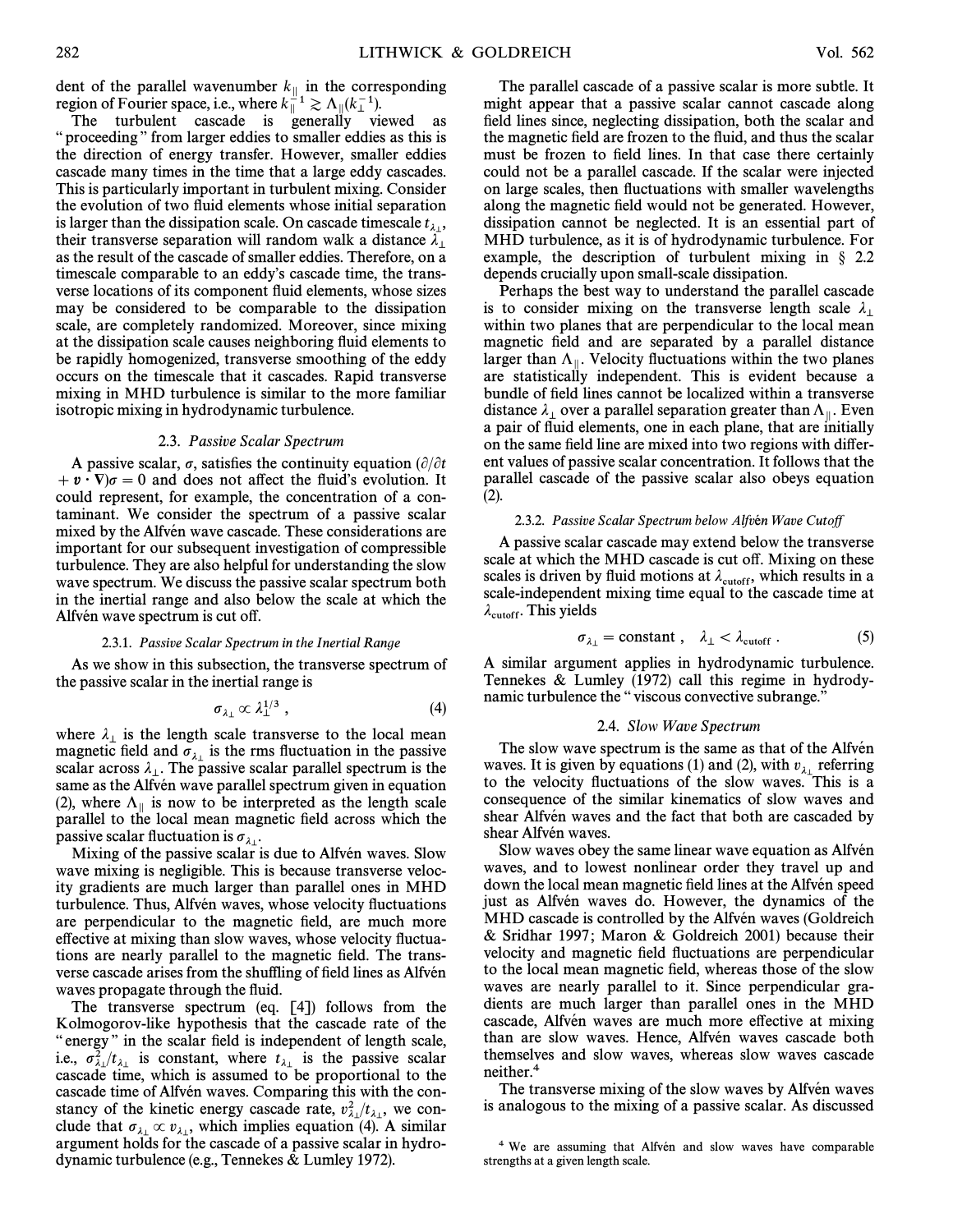in  $\S$  2.3, a passive scalar assumes the same inertial range spectrum as that of the velocity field that is responsible for its mixing. Thus, equation (1) is also applicable to the velocity fluctuations of the slow waves.

Similarly, the parallel cascade of slow waves is analogous to the parallel cascade of a passive scalar. Since Alfvén waves cascade in the time they move a distance  $\Lambda_{\parallel}$ , slow waves separated by this distance are independently mixed. waves separated by this distance are independently mixed. Thus, equation (2) also applies to slow waves. There is, however, a conceptual difference between the parallel cascades of the passive scalar and of the slow mode. In the absence of dissipation a passive scalar is frozen to field lines, whereas slow mode wave packets travel along them at the Alfvén speed. A passive scalar has a parallel cascade because Alfvénic fluctuations are statistically independent within two transverse planes frozen in the fluid and separated by  $\Lambda_{\parallel}$ . The parallel cascade of slow waves occurs because<br>two transverse planes separated by  $\Lambda_{\parallel}$  that are travelling at two transverse planes separated by  $\Lambda_{\parallel}$  that are travelling at the Alfvén speed in the same direction experience uncorrelated sequences of distortions suffered as a result of interactions with oppositely directed Alfvén waves. Nevertheless, these two requirements are both satisfied in the MHD cascade when the transverse planes are separated by a distance greater than  $\Lambda_{\parallel}$ , and so the passive scalar and the slow mode have the same parallel spectrum. Whereas slow mode have the same parallel spectrum. Whereas passive scalar mixing is due to eddies, slow wave mixing may be thought of as due to "travelling eddies," i.e., eddies that travel up and down the magnetic field at the Alfvén speed.

#### 2.5. Numerical Simulations

Numerical simulations offer some support for the above description of incompressible MHD turbulence. Those by Cho & Vishniac (2000b) support both equations (1) and (2), and those by Müller & Biskamp  $(2000)$  support equation (1). However, although the simulations of Maron  $& Gold$ reich (2001) support equation (2), they yield  $v_{\lambda} \propto \lambda_1^{1/4}$ instead of equation (1). Because the simulations of Maron & Goldreich (2001) are stirred highly anisotropically, whereas those of Cho & Vishniac (2000b) and Müller & Biskamp (2000) are stirred isotropically, it is not clear whether these disparate results conflict. Maron & Goldreich  $(2001)$  speculate that the discrepancy between their spectrum and the scaling prediction of Goldreich & Sridhar (1995) results from intermittency. In any case, we expect that the physical picture of a critically balanced cascade, which underlies Goldreich & Sridhar's (1995) description of MHD turbulence, remains valid. Even if the spectrum is proportional to  $\lambda_{\perp}^{1/4}$ , we expect that the results of this investigation, which  $\lambda_{\perp}^{1/4}$ , we would not be significantly assumes a spectrum proportional to  $\lambda_{\perp}^{1/3}$ , would not be significantly altered nificantly altered.

The simulations of Maron & Goldreich  $(2001)$  confirm that a passive scalar has the same transverse spectrum as that of Alfvén waves, although both are proportional to  $\lambda_{\perp}^{1/4}$ . They also indicate that the parallel cascade of a passive scalar conforms to equation (2) scalar conforms to equation (2).

Maron & Goldreich (2001) present results from simulations of the interaction between oppositely directed slow and Alfvén waves; the slow waves cascade, whereas the Alfvén waves do not. They also compute the spectrum of slow waves in a simulation of MHD turbulence and find that its transverse and longitudinal behavior matches that of the Alfvén wave spectrum.

#### 2.5.1. Kolmogorov Constants

Scaling arguments do not yield values for the "Kolmogorov constants," the order-unity multiplicative constants of the spectrum. However, they can be obtained from simulations. We define them such that equation  $(1)$ remains valid, i.e., we take  $L_{\text{MHD}}$  to be the separation at which the rms velocity difference is equal to, or extrapolates to,  $v_A$ . Two Kolmogorov constants,  $M_{\parallel}$  and  $M_t$ , are needed in this paper:  $\frac{1}{10}$  this paper:

$$
M_{\parallel} \equiv \frac{v_{\rm A}}{v_{\lambda_{\perp}}} \frac{\lambda_{\perp}}{\Lambda_{\parallel}} \Rightarrow \Lambda_{\parallel} = M_{\parallel}^{-1} \lambda_{\perp}^{2/3} L_{\rm MHD}^{1/3} , \qquad (6)
$$

$$
M_t \equiv \frac{v_A t_{\lambda_\perp}}{\Lambda_{\parallel}} \,. \tag{7}
$$

In these definitions,  $\lambda_{\perp}$  and  $\Lambda_{\parallel}$  are the inverses of the wave-<br>numbers transverse and parallel to the local mean magnetic numbers transverse and parallel to the local mean magnetic field, and  $t_{\lambda_{\perp}}$  is the cascade time of waves with transverse wavenumber  $\lambda_1^{-1}$ . From the numerical simulations of Maron & Goldreich  $(2001)$ ,

$$
M_{\parallel} \simeq 3.4 \; , \quad M_t \simeq 1.4 \; . \tag{8}
$$

Because these simulations yield a transverse spectrum that is proportional to  $\lambda_1^{1/4}$  instead of  $\lambda_1^{1/3}$ , the resulting "Kolmogorov constants" are not truly constant "Kolmogorov constants" are not truly constant.

## 3. COMPRESSIBLE TURBULENCE: OVERVIEW

Our primary concern is interstellar scintillation, which is affected by electron density fluctuations on very small scales, typically  $10^8$ – $10^{10}$  cm for diffractive scintillation. In the remainder of this paper we calculate the spectrum of density fluctuations that results from compressible turbulence in magnetized plasmas with parameters appropriate to the interstellar medium. Throughout, we consider plasmas that have more ions than neutrals and that have  $1 \leq \beta < \infty$ , where  $\beta$  is the ratio of the thermal pressure to the mean magnetic pressure:  $\beta = 8\pi p/B^2 = 2c_T^2/v_A^2$ . Here  $c = (p/a)^{1/2}$  is the isothermal sound speed x is the Alfvén  $c_T \equiv (p/\rho)^{1/2}$  is the isothermal sound speed,  $v_A$  is the Alfvén<br>speed, n is the thermal pressure B is the magnetic field speed,  $p$  is the thermal pressure,  $B$  is the magnetic field strength, and  $\rho$  is the mass density.<sup>5</sup> The incompressible limit corresponds to  $\beta = \infty$ .

On the length scales that we consider, compressible MHD is a good approximation for the dynamics of the ionized interstellar medium. Kinetic effects, where important, may be accounted for by simple modifications to the MHD equations. Therefore, we turn our attention to turbulence in compressible MHD.

The turbulent velocity spectrum in compressible MHD is approximately the same as the turbulent velocity spectrum in incompressible MHD because the Alfven mode remains incompressible in a compressible medium and the slow mode is only slightly compressible. Thus, the velocity spectrum for both of these modes is given by equations (1) and (2). Appendix A summarizes the properties of the relevant modes in compressible MHD.

There are two additional modes in compressible MHD that are not present in incompressible MHD. One of these is the fast mode. However, as long as  $\beta \ge$  few, the fast mode is essentially a sound wave. Its phase speed is larger than the phase speed of either the Alfvén mode or the slow mode,

<sup>&</sup>lt;sup>5</sup> We briefly discuss plasmas with  $\beta < 1$  in § 11.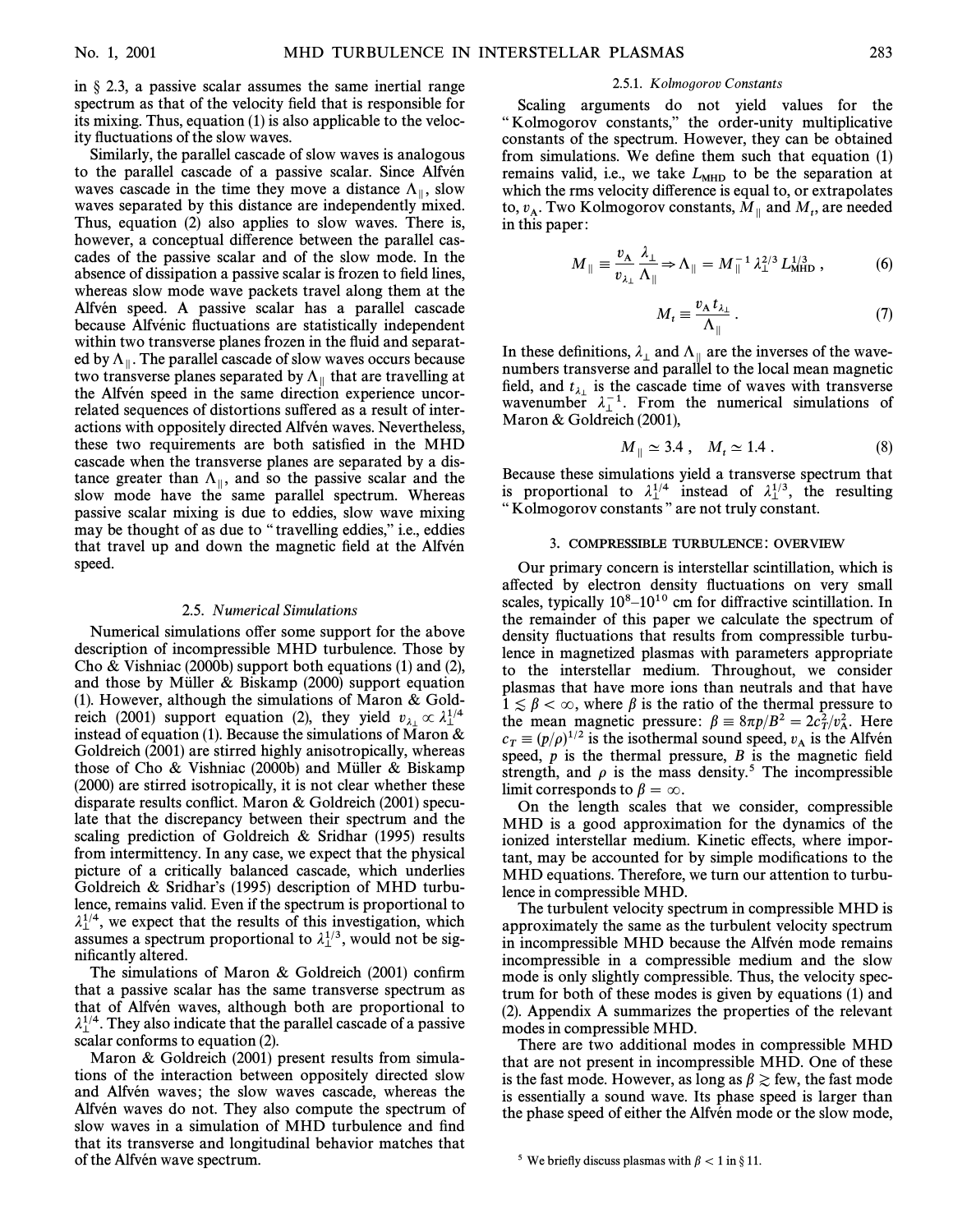and so the fast mode does not couple to them. Thus, we ignore the fast mode. An analogous approximation is often made in subsonic hydrodynamic turbulence, where sound waves have little influence on the turbulent cascade. Some support for our neglect of the fast mode is provided by numerical simulations. Balsara & Pouquet (1999) show that in simulations of turbulence with Mach number of order unity, the compressible component of the velocity is signiÐcantly smaller than the solenoidal component; they argue that this is because shocks dissipate much of the irrotational component of the velocity.

The second mode that is present only in compressible MHD is the entropy mode. When turbulent motions are adiabatic, the entropy mode is a zero-frequency mode with unperturbed pressure and with density perturbation offset by temperature perturbation (see Appendix A). In hydrodynamics, simple scaling arguments show that the entropy mode does not affect the dynamics of the fluid (i.e., the fluid obeys the incompressible equations of motion) provided that fluid motions are subsonic and that density fluctuations are smaller than the mean density; these arguments carry over directly to MHD (e.g., Higdon 1986 and references therein). Furthermore, since the entropy of any fluid element is conserved in the inertial range of adiabatic turbulence, the mixing of the entropy mode is identical to the mixing of a passive scalar (see eq. [4]), yielding the transverse spectrum

$$
s_{\lambda_{\perp}} \propto \lambda_{\perp}^{1/3} \,, \tag{9}
$$

where  $s_{\lambda_{\perp}}$  is the rms entropy fluctuation across  $\lambda_{\perp}$ . The narrallel spectrum is given by equation (2) Analogously in where  $\frac{3}{2}$  is the rms entropy method across  $\pi_1$ . The parallel spectrum is given by equation (2). Analogously, in hydrodynamic turbulence the effect of the entropy mode on turbulent motions can often be neglected, and the entropy mode is mixed as a passive scalar (Monin & Yaglom 1971).

Based on the above discussion, there are two sources of density fluctuations on small scales: the slow mode and the entropy mode. Since the slow mode density perturbation is proportional to its velocity perturbation, and since the entropy mode density perturbation is proportional to its entropy perturbation, both yield a Kolmogorov spectrum of density perturbations :

$$
n_{\lambda_{\perp}} \propto \lambda_{\perp}^{1/3} \ . \tag{10}
$$

In the remainder of this paper, we investigate the density spectrum in more detail. We calculate the density spectrum on diffractive length scales for given values of the number density, n, and outer scale,  $L_{\text{out}}$ . Typically, in regions of the interstellar medium that are relevant for scintillation,  $1 < n < 100 \, \text{cm}^{-3}$ . Values of  $L_{\text{out}}$  are more uncertain, although it is likely that  $L_{\text{out}}$  is typically within a few orders of magnitude of 1 pc. It is also plausible that the value of  $L_{\text{out}}$  is related to that of *n*. In a future paper we will discuss in much more detail the values of these parameters in turbulent regions of the ionized interstellar medium, e.g., in supernova shocks, H II regions, and stellar winds.

A naive guess for the resulting density fluctuation at the length scale  $\lambda_{\perp}$  is  $n_{\lambda_{\perp}} = n(\lambda_{\perp}/L_{\text{out}})^{1/3}$ , which we refer to as the fiducial spectrum. However, there are a number of physical fiducial spectrum. However, there are a number of physical effects that suppress the small-scale density spectrum in the interstellar medium relative to the fiducial spectrum.

When considering scintillation observations, it is the transverse (not parallel) length scale that is relevant. Each line of sight crosses regions with different orientations of the local mean magnetic field. The observational effects of the parallel length scale are washed out if the orientation varies by an angle greater than a tiny ratio:  $\lambda_{\perp}/\Lambda_{\parallel}$  at the diffractive scale. Since the variation in angle due to eddies on scales  $\frac{d}{dx}$  and all  $\frac{d}{dx}$  are the variation in angle due to eddies on scales larger than the diffractive scale is  $\lambda_{\perp}/\Lambda_{\parallel} \propto \lambda_{\perp}^{1/3}$ , it increases with scale, so these eddies render the parallel length scale unobservable. As a result, we frequently refer to the transverse length scale as, simply, the length scale.

Because of the multitude of special length scales involved, we organize the discussion by decreasing length scale. We begin at the outer scale and proceed down to the smallest scales relevant to interstellar scintillation, while considering the effects of the Alfvén mode, the slow mode, and the entropy mode simultaneously. Since most of the relevant length scales in the interstellar medium have a similar dependence on the background density (they decrease with increasing density), the ordering of length scales is fairly universal. The length scales that we consider are the outer scale, the MHD scale, the cooling scale, the collisionless scale of the neutrals, the collisionless scale of the ions, and the proton gyroscale. We conclude with a summary of the most important effects. Table 1 lists the length scales that are used in this paper.

| Symbol                    | Description                                                                                         |
|---------------------------|-----------------------------------------------------------------------------------------------------|
| $\lambda_1$               | Length scale transverse to the mean magnetic field; it is comparable to the "observed" length scale |
| $\lambda_{\parallel}$     | Length scale parallel to the mean magnetic field                                                    |
| $\Lambda_{\parallel}$     | Parallel size of an eddy; it is a function of $\lambda_1$ (eq. [2])                                 |
| $L_{\text{out}}$          | $\lambda_{\perp} = L_{\text{out}}$ at the outer scale                                               |
| $L_{\text{MHD}}$          | $\lambda_1 = L_{\text{MHD}}$ at the MHD scale                                                       |
| $L_{\rm cool}$            | $\lambda_1 = L_{cool}$ at the cooling scale                                                         |
| $L_{\rm H}$               | $\lambda_1 = L_{\rm u}$ at the collisionless scale of hydrogen atoms                                |
| $L_{\rm He}$              | $\lambda_1 = L_{\text{He}}$ at the collisionless scale of helium atoms                              |
| $L_{\text{mfp}}$          | Mean free path of protons and of electrons                                                          |
| $L_{\rm ed}$              | $\Lambda_{\parallel} = L_{\rm ed}$ at the electron diffusion scale                                  |
| $L_{eq}$                  | $\Lambda_{\parallel} = L_{eq}$ at the electron-proton equilibration scale                           |
| $L_{\rm nd}$              | $\Lambda_{\parallel} = L_{\rm nd}$ at the proton diffusion scale                                    |
| $L_{\text{pd}}^{(\perp)}$ | $\lambda_{\perp} = L_{\text{pd}}^{(\perp)}$ at the proton diffusion scale                           |
| $L_{p, \text{gyr}}$       | $\lambda_{\perp} = L_{p, \text{gyr}}$ at the proton gyroscale                                       |

TABLE 1 SUMMARY OF LENGTH SCALES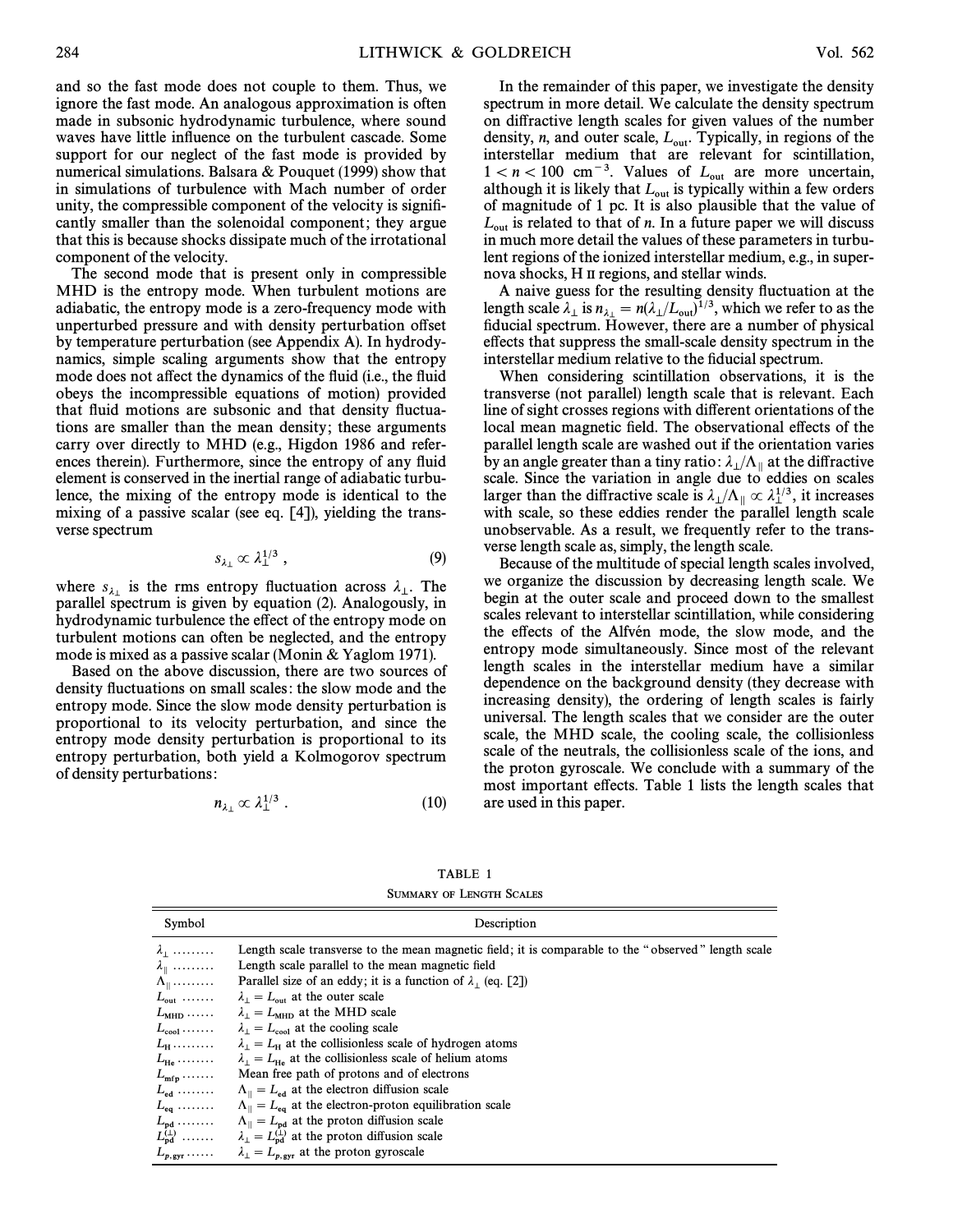#### 4. THE OUTER SCALE AND THE MHD SCALE

As a model for the excitation of the turbulence, we consider plasma that is stirred on an outer scale  $L_{\text{out}}$  with velocity fluctuations that are of order the sound speed:  $v_{L_{\text{out}}} \sim c_s$ .<br>The generalization from this case of Mach 1 turbulance to The generalization from this case of Mach 1 turbulence to subsonic turbulence with arbitrary Mach number  $\mathcal{M} < 1$  is trivial:  $L_{\text{out}}$  would be interpreted as an effective outer scale we focus on the Mach 1 case because it is probably the most at which velocity fluctuations extrapolate to  $c_s$ . However, relevant for interstellar scintillation.

If, initially, the strength of the magnetic field is negligible, then random field line stretching amplifies the mean field (Cho & Vishniac 2000a). It is uncertain both how quickly the magnetic field is amplified and whether its energy density is amplified until it approaches equipartition with the turbulent kinetic energy density. If it does reach equipartition within a few outer scale crossing times, then  $\beta \sim 1$ would be appropriate for Mach 1 turbulence. Recall that  $\beta$ is the ratio of thermal pressure to magnetic pressure, or equivalently,  $\beta = 2c_T^2/v_A^2$ . We generally assume that the  $\text{mean}$  magnetic field can approach equipartition with the gas pressure, so we think of  $\beta$  as close to but a little larger than unity, although we leave its exact value unspecified.

Provided that  $\beta$  is larger than unity and  $\mathcal{M} \sim 1$  on scale  $L_{\text{out}}$ , the turbulent kinetic energy dominates the mean magnetic energy on scales just below  $L_{\text{out}}$ . Thus, the cascade is hydrodynamic on these length scales, and the velocity fluctuations are given by Kolmogorov's isotropic scaling:  $v_{\lambda_{\perp}} \sim c_s (\lambda_{\perp}/L_{\text{out}})^{1/3}$ .<br>The kinetic eng

The kinetic energy density decreases toward smaller scales. At a critical scale, which we denote  $L_{\text{MHD}}$ , the kinetic energy density is sufficiently small that it is comparable to the mean magnetic energy density:  $v_{\text{L}_{\text{MHD}}}^2 \sim v_A^2$ , which implies that implies that

$$
L_{\rm MHD} \sim L_{\rm out} \beta^{-3/2} \ . \tag{11}
$$

Below this scale, the turbulent kinetic energy density is smaller than the magnetic energy density, and the theory of compressible MHD turbulence is applicable. Note that the effects of large-scale velocity fields can be neglected when considering fluctuations on smaller scales because a largescale velocity field can be eliminated by a Galilean transformation. However, since large-scale magnetic fields cannot be transformed away, they affect the dynamics of small-scale eddies.

Hydrodynamic turbulent motions on scales slightly larger than  $L_{\text{MHD}}$  have speeds  $\sim v_A$ . Thus, they couple to, and efficiently excite. Alfrein waves and slow waves whose anger than  $L_{\text{MHD}}$  have speeds  $L_{\text{A}}$ . Thus, they couple to, and efficiently excite, Alfvén waves and slow waves whose phase velocities  $\omega/k \approx v_A(k_z/k)$  are of comparable magnitude. Provided that  $\beta > 1$  and  $\mathcal{M} \le 1$ , fast waves, which have  $\omega/k \sim c_s > v_A$ , are weakly excited at  $L_{\text{MHD}}$ . In what follows we neglect fast wayes follows, we neglect fast waves.

Alfvén waves excited at  $L_{\text{MHD}}$  cascade to smaller scales, and these cascading Alfvén waves in turn cascade slow waves. The spectra of both of these cascades are given by equations  $(1)$  and  $(2)$ , so that

$$
v_{\lambda_{\perp}} \sim c_s \left(\frac{\lambda_{\perp}}{L_{\text{out}}}\right)^{1/3} \tag{12}
$$

for both modes, even on scales smaller than  $L_{\text{MHD}}$ .

We have not yet discussed density fluctuations on the scales that have been considered in this section. It is more convenient to do so in the following section.

### 5. THE COOLING SCALE

On the length scales in the interstellar medium that we have considered thus far, the radiative cooling time is shorter than the eddy turnover time. $6$  Consequently, in photoionized regions, turbulence on these length scales is expected to be isothermal (Sridhar 1998; Goldreich 1998; Higdon  $&$  Conley 1998). This has only a marginal effect on the turbulent dynamics described in the previous section because isothermal Alfvén waves are identical to adiabatic Alfvén waves and isothermal slow waves are only slightly different from adiabatic slow waves. However, the entropy mode is rapidly damped in isothermal turbulence. As a consequence, small-scale density fluctuations may be significantly suppressed. There are two possible solutions to this " cooling catastrophe:" either  $(1)$  the outer scale is extremely small, small enough that the turbulence at the outer scale is nearly adiabatic; or (2) there are significant density fluctuations associated with the slow mode. However, in the latter case, the mean magnetic field must be amplified almost to equipartition with the gas pressure, so that  $\beta \sim 1$ . Either of these two solutions would place stringent constraints on the nature of the turbulence that is responsible for observed density fluctuations. In the following, we consider the cooling scale in more detail.

There is a critical scale for the turbulence, which we call the "cooling scale,"  $L_{cool}$ . Above this scale the turbulence is isothermal, and below it the turbulence is adiabatic. We assume that  $L_{cool} < L_{MHD}$  throughout this paper, except in § 5.2 where we consider the case in which this inequality is reversed. The cooling scale is where the eddy turnover time,  $\lambda_{\perp}/v_{\lambda_{\perp}}$ , is equal to the cooling time,  $t_{\text{cool}}$ , i.e., with  $v_{\lambda_{\perp}} \sim c_s (\lambda_{\perp}/L_{\text{out}})^{1/3}$ ,<br> $\frac{L_{\text{cool}}}{r} \sim \left(\frac{c_s t_{\text{cool}}}{r}\right)^{3/2}$ . (13)

$$
\frac{L_{\text{cool}}}{L_{\text{out}}} \sim \left(\frac{c_s t_{\text{cool}}}{L_{\text{out}}}\right)^{3/2}.
$$
\n(13)

As we will discuss in detail in a follow-up paper, most plausible astrophysical sources of interstellar scintillation have  $c_s t_{\text{cool}} \lesssim L_{\text{out}}$ , and thus  $L_{\text{cool}} \lesssim L_{\text{out}}$ . In general, the contract contract is discussed in Mach 1 have  $c_s c_{cool} \approx D_{out}$ , and thus  $D_{cool} \approx D_{out}$ . In Seneral, the kinetic power per unit mass that is dissipated in Mach 1 turbulence is  $\sim c_s^2/t_{L_{\text{out}}} \sim c_s^3/L_{\text{out}}$ , where  $t_{L_{\text{out}}}$  is the eddy turnover time at the outer scale. The thermal power per unit turnover time at the outer scale. The thermal power per unit mass that is required to keep the gas hot is  $\sim c_s^2/t_{\text{cool}}$ . Hence,  $\Omega$ only if the energy that goes into turbulent motions is as large as the total energy that goes into heating can the outer scale be as small as the cooling scale. Nonetheless, in plasmas that are thermally unstable and in isothermal shocks (assuming that the outer scale is comparable to the scale across which the density doubles), the two powers are comparable, and the cooling scale is comparable to the outer scale.

As an example, we consider an H II region. Photoionized plasma is thermally stable. Heating is primarily due to photoionizing photons, and cooling is primarily due to electron impact excitation of metal line transitions (e.g., Spitzer

 $6$  For definiteness, we consider plasma that is thermally stable; deviations of the temperature from its equilibrium value decay in a cooling time,  $t_{\text{cool}}$ .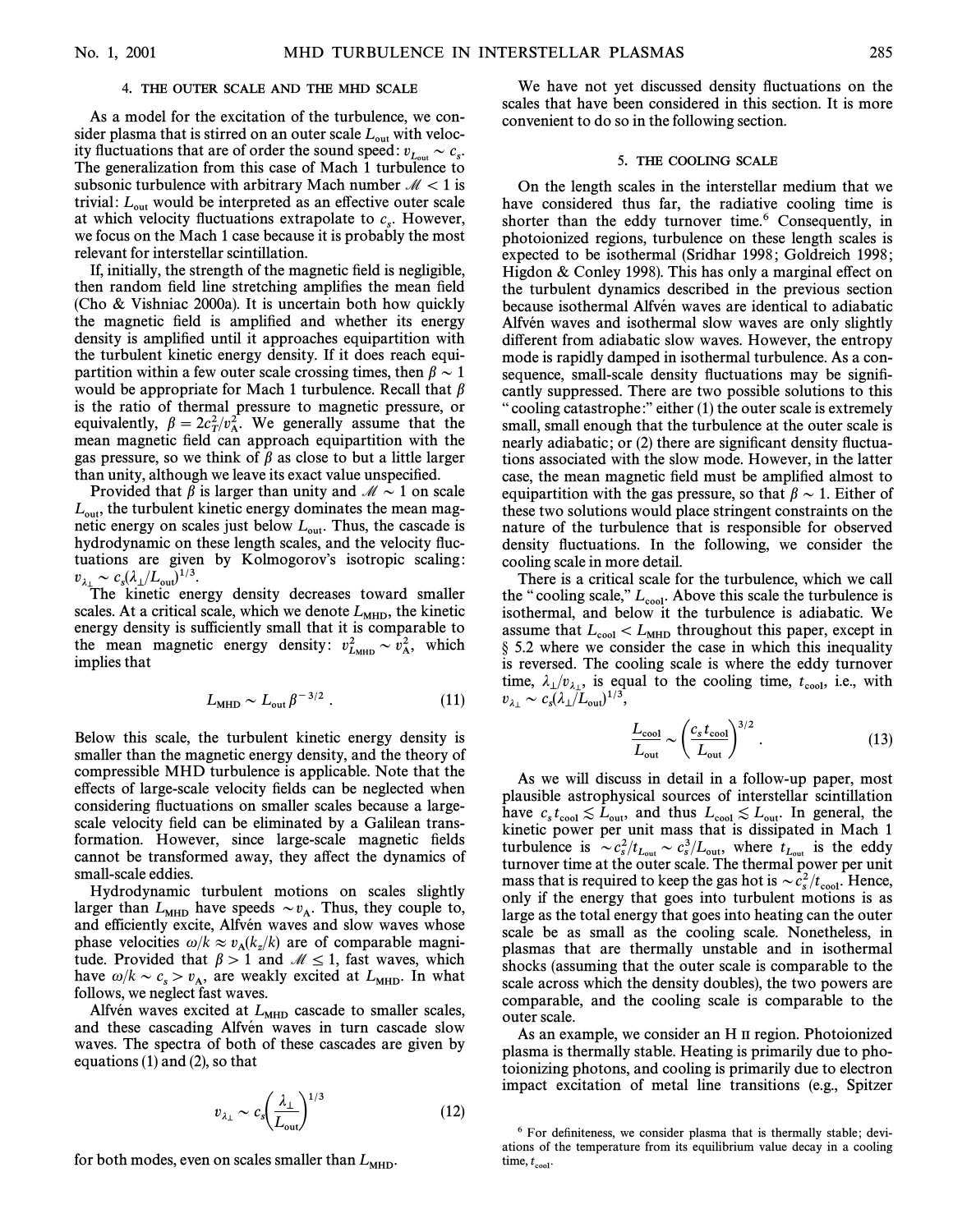1978).<sup>7</sup> A characteristic temperature for plasma photoionized by hot stars is  $T \sim 8000$  K, which implies that the speed of sound is  $c_s \sim 10$  km s<sup>-1</sup>. The cooling time is  $t_s \sim 20,000$  (cm<sup>-3</sup>/n) yr where n is the number density of  $t_{\rm cool} \sim 20,000(\text{cm}^{-3}/n)$  yr, where *n* is the number density of electrons. Therefore electrons. Therefore,

$$
c_s t_{\rm cool} \sim 0.2 \left(\frac{\rm cm^{-3}}{n}\right) \, \text{pc} \,. \tag{14}
$$

A plausible value for  $L_{\text{out}}$  might be the radius of an H II region (the "Strömgren radius"), which is  $\sim 70 \text{(cm}^{-3}/n)^{2/3}$ pc (Spitzer 1978). Therefore, with typical values of *n* in H II regions  $(1 < n < 100 \text{ cm}^{-3})$ ,  $L_{\text{out}}$  is significantly larger than regions (1 <  $n$  < 100 cm<sup>-3</sup>),  $L_{\text{out}}$  is significantly larger than  $c_s t_{\text{cool}}$ , and so the cooling scale is significantly smaller than the outer scale the outer scale.

The fact that the turbulence is isothermal on large scales has important implications. Had cooling been ignored, i.e., had it been implicitly assumed that the cooling time is infinite, then one would have calculated the density spectrum as follows: there should be density fluctuations of order unity on the outer scale, implying excitation of entropy modes on the outer scale that are passively mixed by the Alfvenic turbulence to small scales. This would yield the fiducial

density spectrum,  $n_{\lambda_1} \simeq n(\lambda_1/L_{out})^{1/3}$ .<br>However, since the turbulence is isothermal on large scales, the above calculation is incorrect. The entropy mode is not passively mixed on these scales, since it is damped by cooling before it can be mixed. In the following, we consider separately two cases: first the low- $\beta$  case  $(\beta < L_{\text{out}}/c_s t_{\text{cool}})$ , separately two cases: instant to  $\omega$  if  $\rho$  case  $(\rho > E_{\text{out}}/c_s t_{\text{cool}})$ .<br>
show that the high- $\beta$  case  $(\beta > L_{\text{out}}/c_s t_{\text{cool}})$ . In each case, we show that the small-scale density fluctuations are substantially smaller than those predicted by the fiducial spectrum unless a relatively stringent condition holds: either  $\beta \sim 1$  or  $L_{\text{out}} \sim c_s t_{\text{cool}}.$ 

# 5.1. Density Fluctuations below the Cooling Scale:  $1 < \beta < L_{\rm out}/c_s t$

With regards to interstellar scintillation, the crucial difference between high- $\beta$  and low- $\beta$  turbulence lies in the compressibility of the slow mode. Since the sum of thermal pressure and magnetic pressure vanishes for the slow mode, the mode's density perturbation satisfies  $n_{\lambda}$  / $n \sim p_{\lambda}$  / $p \sim$  $\beta^{-1}B_{\lambda}$   $\beta \sim \beta^{-1}v_{\lambda}$   $\left[\gamma \alpha \sim \beta^{-1/2}v_{\lambda}\right]$  (see Appendix A).<br>Thus, assuming that the energy in slow waves is comparable to that in Alfvén waves,

$$
\frac{n_{\lambda_{\perp}}}{n} \sim \frac{1}{\sqrt{\beta}} \left( \frac{\lambda_{\perp}}{L_{\text{out}}} \right)^{1/3}, \quad \lambda_{\perp} < L_{\text{MHD}} \,, \tag{15}
$$

from the slow mode, both above and below the cooling scale. Thus, slow waves can produce density fluctuations that are not much smaller than the fiducial spectrum if  $\beta$  is not much larger than unity. Comparing with equation (21) below, the contribution of the slow mode to the density fluctuations at  $L_{cool}$  exceeds the contribution from Reynolds  $t_{\rm cool}$ .

The compressibility of the slow mode also yields density fluctuations associated with the entropy mode. The reason is as follows. Entropy fluctuations are associated with isothermal compressible waves. Those due to isothermal slow modes are passively mixed by Alfvén waves. Mixing due to Alfvén waves with wavelengths smaller than the cooling scale takes place in less than the cooling time. It produces a spectrum of entropy modes for  $\lambda_{\perp} < L_{cool}$  that gives rise to a density spectrum similar to the one given in equation (15). Nonetheless, there is some damping of entropy fluctuations when they are mixed from scales larger than the cooling scale to scales smaller than the cooling scale. We expect that the damping is of order unity. Since, as we show in the following section, the damping of the slow mode is not very large, we expect that the amplitudes of the slow and entropy modes below the cooling scale are roughly comparable. In this paper, however, we do not quantify the amount of damping of the entropy mode more precisely because it is a difficult calculation. We have attempted to quantify this damping by performing numerical simulations. However, the limited dynamical range made the interpretation of the results difficult. Nevertheless, the relative amplitude of slow and entropy waves on small scales does not appear to be observationally important; as we show in  $\S$  7.3, both slow and entropy waves damp at the same scale.

#### 5.1.1. Slow Mode Damping at the Cooling Scale

Although there is negligible damping of the slow mode on length scales that are either much larger or much smaller than the cooling scale, there is some damping on length scales that are comparable to the cooling scale. As we show in this section, the damping of the slow wave cascade is small because the slow mode is not very compressible. In the limit that  $\beta \to \infty$ , the slow mode is incompressible, and the damping disappears. In the following, we calculate the damping to first order in  $1/\beta$ .

First, we calculate the damping rate of a slow wave of a fixed wavenumber. The damping rate is obtained by substituting  $\tilde{c}$  (given in Appendix A, eq. [A7]) into the slow mode dispersion relation (eq. [A11]); noting that  $c_T^2 \equiv p/\rho =$ <br> $Rn^2/2$  this gives to lowest order in 1/8  $\beta v_{\rm A}^2/2$ , this gives, to lowest order in  $1/\beta$ ,

$$
\frac{\omega_i}{v_A \, k_{\parallel}} = \frac{-v_A \, k_{\parallel} \, t_{\text{cool}}}{\beta [1 + (5v_A \, k_{\parallel} \, t_{\text{cool}} / 2)^2]},\tag{16}
$$

where  $\omega_i$  is the imaginary part of  $\omega$ , and  $k_z$  from Appendix A is here relabeled  $k_{\parallel}$ . Only on length scales where  $v_A k_{\parallel} t_{\text{cool}} \sim 1$  is this ratio nonnegligible.<br>To obtain the total decrement in the

To obtain the total decrement in the amplitude of the slow mode through the cooling scale, we solve a kinetic equation obtained by balancing the slow mode  $k$ -space energy flux with the loss rate of slow mode  $k$ -space energy density due to damping, i.e.,

$$
\frac{d}{dk}\frac{v_{\lambda_{\perp}}^2}{t_{\lambda_{\perp}}} = 2\omega_i \frac{v_{\lambda_{\perp}}^2}{k},\tag{17}
$$

where  $\lambda_{\perp}^{-1} = k_{\perp}$  is the transverse wavenumber,  $t_{\lambda_{\perp}}$  is the cascade time of a glow wave with this wavenumber, and x where  $x_1 = x_1$  is the transverse wavenumber,  $v_{\lambda_1}$  is a cascade time of a slow wave with this wavenumber, and v is the velocity perturbation of the slow mode; since  $k_{\perp} \simeq k$ ,

 $7$  In this case, there is another length scale, the "photoionization scale," which we do not consider because its effects are unimportant for scintillations. This is the scale at which the eddy turnover time is comparable to the recombination time. It is slightly larger than the cooling scale because the recombination time is approximately 5 times larger than the cooling time (Spitzer 1978). On scales larger than the photoionization scale, the turbulence is in photoionization equilibrium, whereas on scales smaller than this, the ionization fraction of a fluid element is conserved. Nonetheless, the temperature of the gas is only weakly dependent on ionization fraction : metal line cooling by free electrons is exponentially dependent on temperature and thus acts as a thermostat that is only slightly a†ected by the ion or neutral density. Thus, the photoionization length scale does not play an important role in the density spectrum.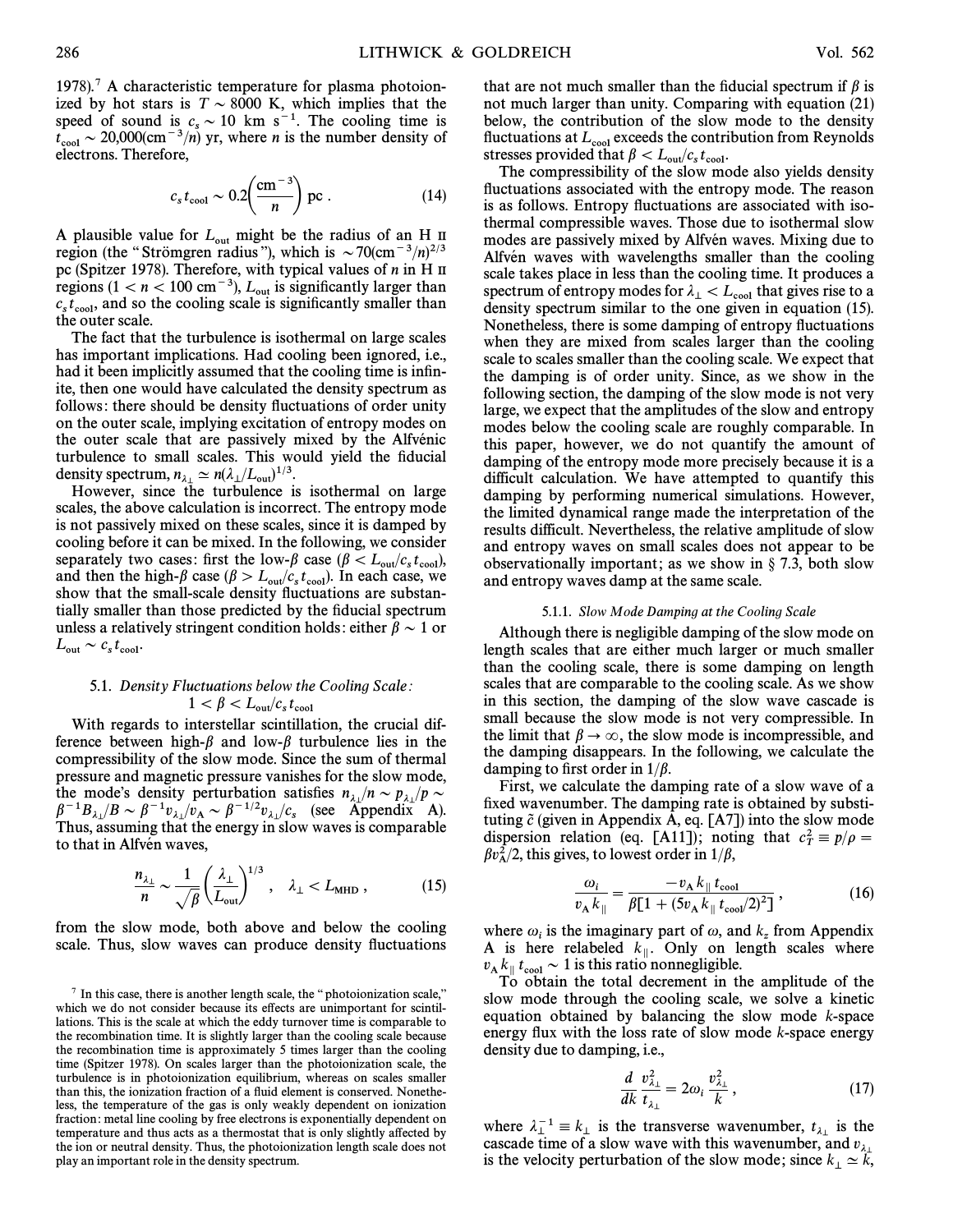we drop the  $\perp$  subscript on k. We rewrite the kinetic equation as follows :

$$
\frac{d}{d\ln k} \ln \frac{v_{\lambda_\perp}^2}{t_{\lambda_\perp}} = 2\omega_i t_{\lambda_\perp} = 2M_t \frac{\omega_i}{v_\text{A} k_{\parallel}},\tag{18}
$$

where  $M_t \equiv v_A k_{\parallel} t_{\lambda_{\perp}} \simeq 1.4$  is a Kolmogorov constant (see  $8.251$ ). Substituting equation (16) into equation (18) and where  $M_t = \alpha_A^2 w_{\parallel} t_{\lambda_1} = 1.7$  is a realistic constant (see § 2.5.1). Substituting equation (16) into equation (18) and integrating, using  $k_{\parallel} \propto k^{2/3}$  (eq. [2]) and  $t_{\lambda_{\perp}} \propto k^{-2/3}$ , yields the net damping through the cooling scale: the net damping through the cooling scale:

$$
\frac{(v_{\lambda} / \lambda_1^{1/3})|_{\lambda_1 \ll L_{\text{cool}}}}{(v_{\lambda} / \lambda_1^{1/3})|_{\lambda_1 \gg L_{\text{cool}}}}
$$
\n
$$
= \exp\left[-\frac{M_t}{\beta} \int_0^\infty \frac{v_\Lambda k_{\parallel} t_{\text{cool}}}{1 + (5v_\Lambda k_{\parallel} t_{\text{cool}}/2)^2} \frac{dk}{k}\right]
$$
\n
$$
= \exp\left(-\frac{3\pi M_t}{10\beta}\right)
$$
\n
$$
\approx 1 - \frac{1.3}{\beta}, \tag{19}
$$

to lowest order in  $1/\beta$ . Thus, for  $\beta$  slightly larger than unity, slow mode damping can be ignored.

# 5.2. Density Fluctuations below the Cooling Scale:  $\beta > L_{\rm out}/c_s t_{\rm cool} > 1$

In this subsection only, we assume that  $\beta > L_{\text{out}}/c_s t_{\text{cool}}$ ,<br>include implies  $I_{\text{out}}/C_{\text{out}}$  in this case, the isothermal which implies  $L_{\text{MHD}} < L_{\text{cool}}$ . In this case, the isothermal  $\mu > L_{\text{out}}/v_s v_{\text{cool}}$ ,<br>hydrodynamic turbulent cascade extends from the outer hydrodynamic turbulent cascade extends from the outer scale down to the cooling scale. Because the entropy mode is rapidly damped under isothermal conditions and hydrodynamic turbulence is incompressible to order  $v_{\lambda}$  / $c_s$ , to this  $\alpha$  order there are no density fluctuations on length scales larger than  $L_{cool}$ . However, pressure fluctuations due to Reynolds stresses,  $p_{\lambda} \sim \rho v_{\lambda}^2$ , create second-order density<br>and entropy fluctuations and entropy fluctuations,

$$
\frac{n_{\lambda_{\perp}}}{n} = \frac{p_{\lambda_{\perp}}}{p} = s_{\lambda_{\perp}} \sim \left(\frac{v_{\lambda_{\perp}}}{c_s}\right)^2, \quad L_{\text{cool}} < \lambda_{\perp} < L_{\text{out}}. \quad (20)
$$

These entropy fluctuations couple to the entropy mode at the cooling scale. On scales below the cooling scale, the

entropy mode is mixed as a passive scalar yielding  
\n
$$
\frac{n_{\lambda_{\perp}}}{n} \sim \frac{v_{L_{cool}}^2}{c_s^2} \left(\frac{\lambda_{\perp}}{L_{cool}}\right)^{1/3} \sim \left(\frac{L_{cool}}{L_{out}}\right)^{2/3} \left(\frac{\lambda_{\perp}}{L_{cool}}\right)^{1/3}
$$
\n
$$
\sim \left(\frac{c_s t_{cool}}{L_{out}}\right)^{1/2} \left(\frac{\lambda_{\perp}}{L_{out}}\right)^{1/3}, \quad \lambda_{\perp} < L_{cool} \,. \tag{21}
$$

Hydrodynamic turbulence mixes the entropy mode down to  $L_{\text{MHD}}$ . At this scale, the hydrodynamic motions turn into Alfvén and slow waves, so the entropy mode continues to be mixed below  $L_{\text{MHD}}$ , and equation (21) remains valid. Comparing with equation  $(15)$ , the density fluctuations associated with the entropy mode exceed those associated with the slow mode when  $\beta > L_{\text{out}}/c_s t_{\text{cool}}$ .<br>The entropy mode's density spect-

The entropy mode's density spectrum (eq.  $[21]$ ) is smaller than the fiducial spectrum by the small factor  $(c_{\text{stcool}}/L_{\text{out}})^{1/2}$ . As will be seen in the follow-up paper, it vields density fluctuations that are too small to explain yields density fluctuations that are too small to explain much of the observed interstellar scintillation for most plausible values of  $L_{\text{out}}$ , such as those given by Strömgren radii of H II regions. There are two alternatives: either  $L_{\text{out}}$  $t_{\rm cool}$ 

#### 6. THE COLLISIONLESS SCALE OF THE NEUTRALS

In the remainder of this paper, we consider length scales that are comparable to, or smaller than, the mean free paths of the various particles; thus, kinetic effects must be considered.

In this section we calculate the damping of the turbulence by neutrals. We assume that the neutral density is smaller than the electron density, i.e.,  $n_N \leq n$ , and that most of the ions are protons. The neutral particles that we consider are ions are protons. The neutral particles that we consider are hydrogen atoms and helium atoms. The relevant length scales are the hydrogen and helium mean free paths for collisions with protons:  $L_H = 5 \times 10^{13}$ (cm<sup>-3</sup>/n) cm and  $L = 1.5 \times 10^{15}$ (cm<sup>-3</sup>/n) cm (Banks 1966). The hydrogen  $L_{\text{He}} = 1.5 \times 10^{15} (\text{cm}^{-3}/n) \text{ cm}$  (Banks 1966). The hydrogen mean free path is significantly smaller than the helium mean mean free path is significantly smaller than the helium mean free path because its collisions with protons are due to resonant charge exchange.

There are two main results for this section :

1. Only if the neutral fraction is sufficiently small (eq. [49]) can the cascade survive on length scales smaller than  $L_{\rm H}$ . If the neutral fraction does not satisfy this condition, then all three modes (Alfvén slow, and entrow) are damped then all three modes (Alfvén, slow, and entropy) are damped at the same length scale.

2. Regions where the cascade does not survive contribute to an excess of density Ñuctuations on large scales. This might explain observations that detect an excess of power in large-scale density fluctuations.

The organization of the calculation is as follows. First, the change in wave frequency due to neutrals is calculated. Second, we consider the effect of the frequency change on the cascade. Third, we consider the cases in which the neutrals are hydrogen atoms and in which they are helium atoms. Although helium atoms have a larger mean free path, we consider them after neutral hydrogen atoms because they are of lesser importance. Finally, we consider regions where neutral damping terminates the cascade.

A similar, though less detailed, calculation is performed by Goldreich & Sridhar (1995) for the case in which the neutrals are hydrogen atoms.

#### 6.1. Frequency Change

Consider an incompressible wave, either an Alfvén wave or a slow wave in the incompressible limit. Although the slow wave is, in fact, slightly compressible, this does not have a large effect on the final result. We calculate the frequency change of an incompressible wave with fixed  $\boldsymbol{k}$ :  $k_{\parallel}$ along the mean magnetic field and  $k_{\perp}$  transverse to the mean magnetic field, where  $k_{\parallel} \ll k_{\perp} \simeq k$ .<br>We define n to be the mean velocity of

We define  $v$  to be the mean velocity of the protons averaged over the proton distribution function. Thus,  $v$  satisfies the equation of motion for the Alfven wave or for the slow wave derived in Appendix A. We then calculate the force that these protons exert on the neutrals. Since this force is the same as the force of the neutrals on the protons, inserting it into the equation of motion for the protons yields the change in frequency.

We denote the perturbed distribution function for the neutrals, i.e., perturbed to first order in  $v<sub>N</sub>$ , after being Fourier transformed in space and time, by  $\delta f_N(\mathbf{k}, \omega, \mathbf{v}_N)$ , where  $v_N$  is the velocity of the neutrals. The evolution of the neutrals is determined by the Boltzmann equation,

$$
-i\omega \,\delta f_N + i(\mathbf{k} \cdot \mathbf{v}_N) \delta f_N = \mathscr{C} \,, \tag{22}
$$

where  $\mathscr C$  is the Fourier-transformed, perturbed, collision integral of the neutrals with the protons. Neutral-neutral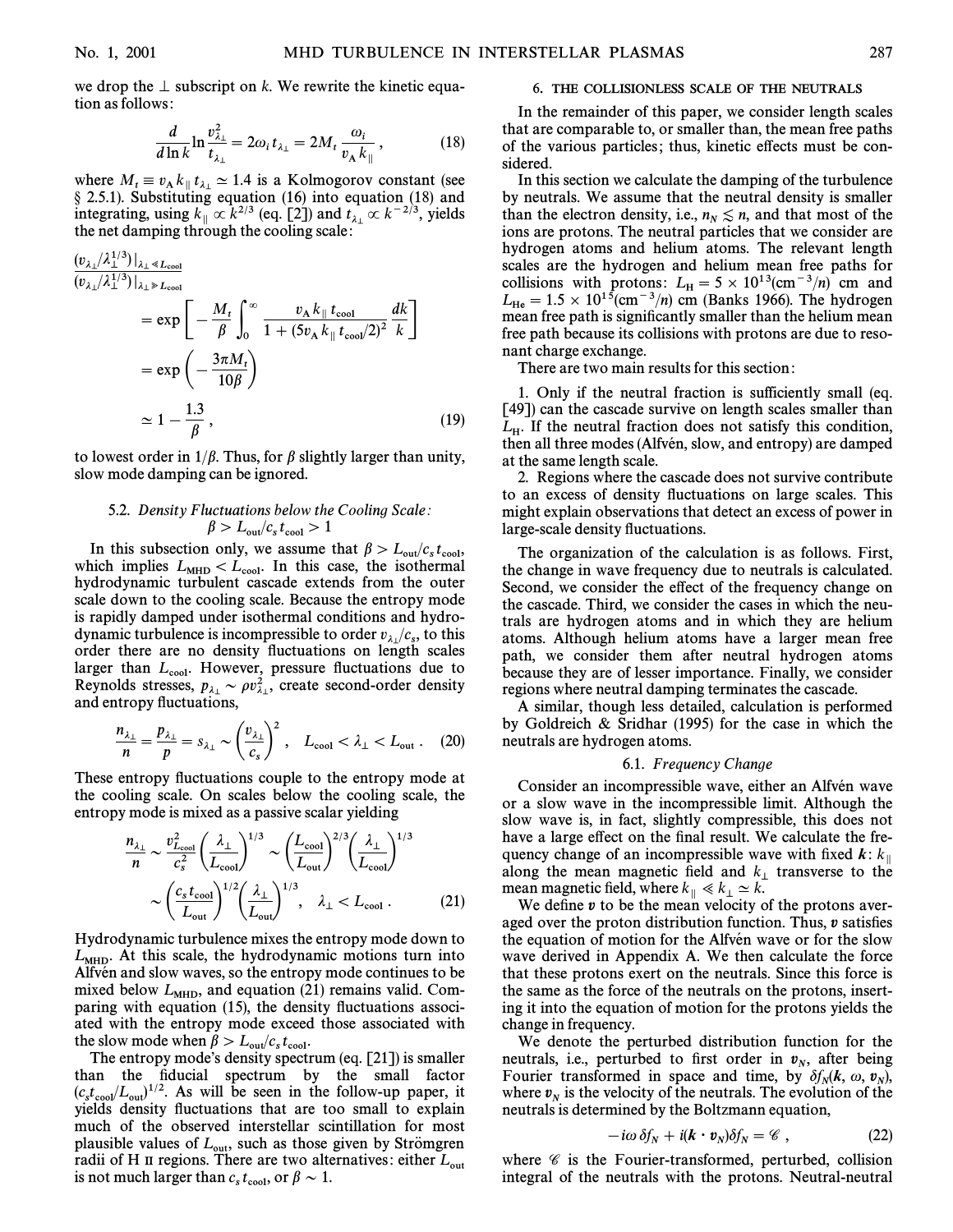collisions are negligible relative to neutral-proton collisions. The collision integral is simplified by making the approximation that, on the timescale that a neutral collides with protons,  $\delta f_N$  is driven toward a Maxwellian with mean velocity  $v$ :

$$
\mathscr{C} = v_{N,p} \left[ \frac{(\bm{v} \cdot \bm{v}_N)}{T/m_N} \frac{n_N \exp(-m_N v_N^2 / 2T)}{(2\pi T/m_N)^{3/2}} - \delta f_N \right], \quad (23)
$$

where the first term in the square brackets is generated by expanding a Maxwellian distribution function with mean velocity  $v$  to linear order in  $v$  and retaining only the perturbation, and  $v_{N,p}$  is the frequency with which a given neutral atom collides with protons. As is verified below, the perturbed neutral number density vanishes ; therefore, it does not contribute to  $\mathscr C$ . With the above approximation to the collision integral, the solution to the Boltzmann equation reads

$$
\delta f_N = \frac{(\boldsymbol{v} \cdot \boldsymbol{v}_N)}{T/m_N} \frac{n_N \exp(-m_N v_N^2/2T)}{(2\pi T/m_N)^{3/2}} \frac{v_{N,p}}{v_{N,p} - i\omega + i\boldsymbol{k} \cdot \boldsymbol{v}_N}.
$$
\n(24)

Next we verify that the perturbed neutral number density vanishes,<br> $\int_{\delta f}$ 

$$
\int \delta f_N d^3 v_N = \frac{n_N v_{N,p}}{(2\pi)^{3/2} (T/m_N)^{5/2}} \times \left[ \int dv_{N||} v_{N||} \exp\left(-\frac{m_N v_{N||}^2}{2T}\right) \right] \times \left[ \int d^2 v_{N\perp} \frac{\exp(-m_N v_{N\perp}^2/2T)}{v_{N,p} - i\omega + i\mathbf{k} \cdot v_{N\perp}} \right] \tag{25}
$$

$$
= 0 , \tag{26}
$$

since the first square-bracketed integral vanishes by antisymmetry. For the purpose of evaluating the above integrals, we use  $\perp$  and  $\parallel$  for the perpendicular and parallel projections of  $v_N$  relative to v, and not relative to the mag-<br>notic field as in the rest of this paper, i.e.,  $v_{\text{min}} = (n_{\text{min}})v/n^2$ netic field as in the rest of this paper, i.e.,  $v_{N} || \equiv (v \cdot v_N) v/v^2$ <br>and  $v_{N} = v_{N} - v_{N}$ . We also use the incompressibility relaand  $v_{N\perp} \equiv v_N - v_{N\parallel}$ . We also use the incompressibility rela-<br>tion  $k \cdot n = 0$  which implies that  $k \cdot n = 0$ tion  $\mathbf{k} \cdot \mathbf{v} = 0$ , which implies that  $\mathbf{k} \cdot \mathbf{v}_{N\parallel} = 0$ .

With the neutral distribution function given by equation (24), the force per unit volume of the protons on the neutrals

may be calculated as  
\n
$$
F = m_N \int v_N [-i\omega \delta f_N + i(k \cdot v_N) \delta f_N] d^3 v_N
$$
\n
$$
= \frac{m_N n_N v v_{N,p}}{(2\pi)^{3/2} (T/m_N)^{5/2}}
$$
\n
$$
\times \left[ \int dv_{N\parallel} v_{N\parallel}^2 \exp\left(-\frac{m_N v_{N\parallel}^2}{2T}\right) \right]
$$
\n
$$
\times \left[ \int d^2 v_{N\perp} \frac{(-i\omega + ik \cdot v_{N\perp}) \exp(-m_N v_{N\perp}^2 / 2T)}{v_{N,p} - i\omega + ik \cdot v_{N\perp}} \right] (28)
$$

$$
= \frac{m_N n_N v_{N,p}}{(2\pi T/m_N)^{1/2}}
$$
  
 
$$
\times \int_{-\infty}^{\infty} ds \frac{(-i\omega + iks) \exp(-m_N s^2/2T)}{v_{N,p} - i\omega + iks}
$$
 (29)

$$
J_{-\infty} \t v_{N,p} - i\omega + i\kappa s
$$
  
=  $\frac{m_N n_N v_{N,p}}{\pi^{1/2} \Pi_1} \int_{-\infty}^{\infty} \frac{it}{1+it} \exp \left[ -\left( \frac{t}{\Pi_1} + \frac{\Pi_2}{\Pi_1} \right)^2 \right] dt$ . (30)

The second equality follows after replacing the overall multiplicative  $v_N$  (=  $v_{N\parallel}$  +  $v_{N\perp}$ ) by  $v_{N\parallel}$  because the *v*<br>term vanishes by antisymmetry of the integral over *x* Humphed W  $\epsilon_N$  ( $\epsilon_N$ <sup>n</sup>)  $\epsilon_{N\parallel}$  or  $\epsilon_{N\parallel}$  coeduled the  $\epsilon_{N\perp}$ <br>term vanishes by antisymmetry of the integral over  $v_{N\parallel}$ . In the second equality, the first square-bracketed integral is equal to  $(2\pi)^{1/2}(T/m_N)^{3/2}$ . The second square-bracketed integral is a double integral: the integral over the comintegral is a double integral; the integral over the component of  $v_{N\perp}$ , that is perpendicular to *k* is equal to  $(2\pi T/m)^{1/2}$ . The remaining integral is over the component  $(2\pi T/m_N)^{1/2}$ . The remaining integral is over the component<br>of number is parallel to k we label this component s in the of  $v_{N\perp}$ , that is parallel to k; we label this component s in the third equality. Finally, the fourth equality follows from the third equality. Finally, the fourth equality follows from the change of variables  $t \equiv (ks - \omega)/v_{N,p}$  and from the follow-<br>ing definitions:

$$
\Pi_1 \equiv \frac{k}{v_{N,p}} \left(\frac{2T}{m_N}\right)^{1/2} = \frac{v_A k}{v_{N,p}} \beta^{1/2} \left(\frac{m_p}{m_N}\right)^{1/2},\tag{31}
$$

$$
\Pi_2 \equiv \frac{\omega}{v_{N,p}} = \frac{v_{\rm A} k_{\parallel}}{v_{N,p}},\tag{32}
$$

where  $m_p$  is the proton mass. The dimensionless parameter  $\Pi_1$  is the number of wavelengths a neutral crosses before colliding, and the dimensionless parameter  $\Pi_2$  is the number of wave periods a neutral travels bef Since  $k \gg k_{\parallel}$  and  $\beta \gtrsim 1, \Pi_1 \gg \Pi_2$  in the inertial range of the MHD cascade.

Performing the integral for the real and imaginary parts of  $\bm{F}$  to lowest order in  $\Pi_2/\Pi_1$  yields

$$
F = m_N n_N v v_{N,p} \left( 1 - 2i \, \frac{\Pi_2}{\Pi_1^2} \right) g(\Pi_1) \,, \tag{33}
$$

where

$$
g(\Pi_1) \equiv 1 - \frac{\sqrt{\pi} \exp(\Pi_1^{-2}) \operatorname{erfc}(\Pi_1^{-1})}{\Pi_1}
$$
 (34)

$$
= \begin{cases} \frac{1}{2} \Pi_1^2 & \text{for } \Pi_1 \ll 1 ,\\ 1 & \text{for } \Pi_1 \gg 1 . \end{cases}
$$
 (35)

Since  $-F$  is equal to the force of the neutrals on the protons, we insert  $\overline{F}$  into the equation of momentum conservation for the protons. More precisely, we add  $-iF/(m_p n)$  to the right-hand side of equation (A2) in<br>Appendix A. We label the resulting change of frequency Appendix A. We label the resulting change of frequency caused by the presence of neutrals as  $\Delta\omega$ . Assuming that  $\Delta \omega \ll v_{\rm A} k_{\parallel}$ , it follows that

$$
\frac{\Delta \omega}{v_{\rm A} k_{\parallel}} = -\frac{m_N n_N}{m_p n} \left( \frac{1}{\Pi_1^2} + \frac{i}{2\Pi_2} \right) g(\Pi_1) \,. \tag{36}
$$

#### 6.1.1. Discussion of the Frequency Change

The physical interpretation of this frequency change is straightforward. Recall that  $k \geq k_{\parallel}$ , so that the wavelength,  $2\pi/k$ , is nearly identical to the wavelength transverse to the magnetic field,  $2\pi/k_1$ . It is convenient to define the neutral magnetic next,  $\sum_{N} R_{\parallel}$ . It is con-<br>mean free path,  $L_N$ , as follows:

$$
L_N \equiv \frac{\Pi_1}{k} = \frac{c_T}{v_{N,p}} \left(\frac{2m_p}{m_N}\right)^{1/2},
$$
 (37)

where  $c_T = (p/\rho)^{1/2}$  is the isothermal sound speed.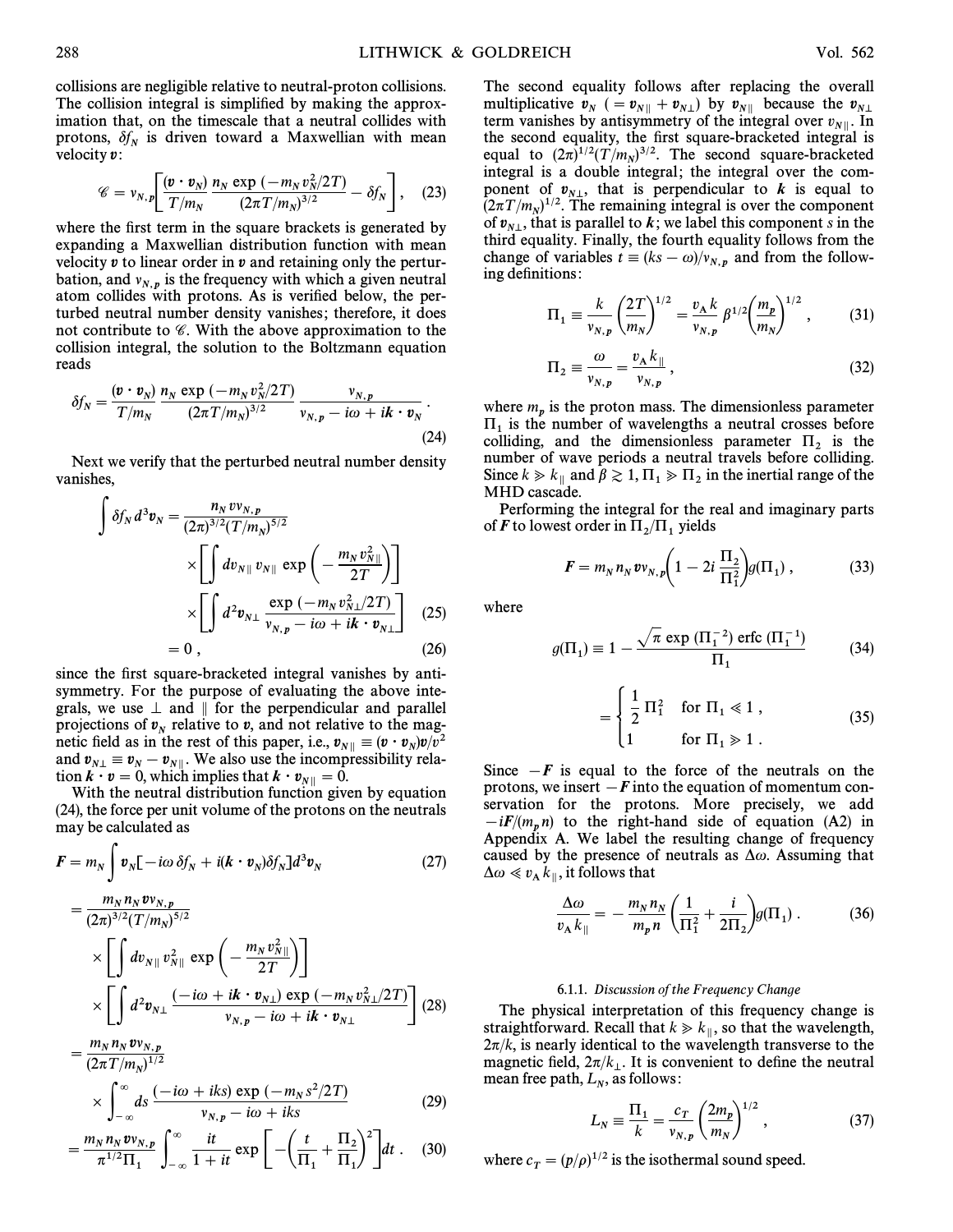The imaginary part of  $\Delta\omega$  is the negative of the damping rate and is given by

$$
\omega_i = -\frac{1}{2} \frac{m_N n_N}{m_p n} v_{N,p} g(k L_N)
$$
\n(38)

$$
= -\frac{1}{2} \frac{m_N n_N}{m_p n} v_{N,p} \begin{cases} \frac{1}{2} (k L_N)^2 & \text{for } k L_N \ll 1, \\ 1 & \text{for } k L_N \gg 1. \end{cases}
$$
 (39)

The above expression may be explained as follows (Goldreich & Sridhar 1995). The neutrals are nearly locked to the protons only if both  $\Pi_1 < 1$  and  $\Pi_2 < 1$ . These conditions hold for wavelengths larger than the neutral mean free path ( $kL<sub>N</sub> < 1$ ). Thus, on these scales damping is due to the viscosity of the neutrals. For wavelengths smaller than the neutral mean free path, the neutral atoms are decoupled from the ions and hence are e†ectively at rest. The damping rate is thus the ion-neutral collision frequency.

The real part of the frequency change,  $\Delta \omega_r$ , is

$$
\frac{\Delta\omega_r}{v_\text{A}k_{\parallel}} = -\frac{m_N n_N}{m_p n} \begin{cases} \frac{1}{2} & \text{for } k \text{L}_N \ll 1 \,, \\ \frac{(k \text{L}_N)^{-2}}{2} & \text{for } k \text{L}_N \gg 1 \,. \end{cases} \tag{40}
$$

Its physical significance is apparent. For small wavelengths the neutral atoms are effectively freely streaming, the motion of the protons nearly decouples from the motion of the neutrals, and there is negligible real frequency change associated with the presence of the neutrals. For large wavelengths the neutrals are locked to the protons, so the mass density of the fluid that participates in the waves is larger than that of the protons. Since the Alfven speed, and hence the wave frequency, is inversely proportional to the square root of the mass density, i.e.,  $\omega \propto v_A \propto \rho^{-1/2}$ , this results in a decrease of the frequency by a fractional results in a decrease of the frequency by a fractional amount that is equal to one-half of the mass ratio of neutrals to protons.

# 6.2. Effect of Neutrals on the Turbulent Cascade

6.2.1. *Effect of*  $\omega_i$  *on the Cascade*<br>The turbulent cascade is quenched if the damping rate exceeds the eddy cascade rate or, equivalently, if  $|\omega_i|/v_A k_{\parallel} > 1$ . From equation (39) and  $k_{\parallel} \propto k^{2/3}$ , it is seen it is seen it is seen in the state of  $\omega_i$ that for small wavenumbers  $|\omega_i|/v_A k_{\parallel} \propto k^{4/3}$  and for large<br>wavenumbers  $|\omega_i|/v_A k_{\parallel} \propto k^{-2/3}$  Therefore,  $|\omega_i|/v_A k_{\perp}$  is wavenumbers  $|\omega_i|/v_A k_{\parallel} \propto k^{-2/3}$ . Therefore,  $|\omega_i|/v_A k_{\parallel}$  is<br>a maximum for transverse wavelengths  $k^{-1}$  comparable to a maximum for transverse wavelengths,  $k^{-1}$ , comparable to the neutral mean free path, and decreases for both larger and smaller wavelengths. The requirement that the cascade survive damping by neutrals is then that  $|\omega_i|/v_A k_{\parallel} < 1$  for  $k^{-1}$  comparable to the neutral mean free path, or equiva $k^{-1}$  comparable to the neutral mean free path, or equivalently,  $n_N v_{N,p}/n \lesssim v_A k_{\parallel}$  at this scale (eq. [39]). Since  $n_N v_{N,p}/n$  is the rate at which a given proton collides with neutrals the cascade survives to small scales if the wave neutrals, the cascade survives to small scales if the wave frequency, and hence the cascade rate, at the scale of the neutral mean free path is faster than the rate at which a proton collides with neutrals.

To obtain the total decrement in the amplitude of both the Alfvén mode and the slow mode through the damping scale, we solve the kinetic equation for the cascade.<sup>8</sup> As in  $\S$  5.1.1, the kinetic equation is obtained by balancing the  $k$ -space energy flux with the loss rate of  $k$ -space energy density due to damping :

$$
\frac{d}{dk}\frac{v_{\lambda_{\perp}}^2}{t_{\lambda_{\perp}}} = 2\omega_i \frac{v_{\lambda_{\perp}}^2}{k},\tag{41}
$$

where  $\lambda_{\perp}^{-1} \equiv k_{\perp} \simeq k$  is the transverse wavenumber and where  $\lambda_1^{-1} \equiv k_\perp \simeq k$  is the transverse wavenumber and  $t_{\lambda_1}$  is the cascade time. The kinetic equation can be rewritten as follows :

$$
\frac{d}{d\ln k} \ln \frac{v_{\lambda_1}^2}{t_{\lambda_1}} = 2M_t \frac{\omega_i}{v_A k_{\parallel}},
$$
 (42)

where  $M_t$  is a Kolmogorov constant (see § 2.5.1). Before integrating this equation, we reexpress the damping frequency in terms of the relevant length scales,  $L_{\text{out}}$  and  $L_N$ :

$$
\frac{\omega_i}{v_A k_{\parallel}} = -\frac{1}{2} \frac{m_N n_N}{m_p n} v_{N,p} \frac{g(k L_N)}{v_A k_{\parallel}}
$$
(43)

$$
= -\frac{1}{2M_{\parallel}} \frac{m_N n_N}{m_p n} v_{N,p} \frac{g(kL_N)}{v_{\lambda \perp} k} \tag{44}
$$

$$
= -\frac{1}{\sqrt{2}M_{\parallel}} \left(\frac{m_N}{m_p}\right)^{1/2} \frac{n_N}{n} \left(\frac{L_{\text{out}}}{L_N}\right)^{1/3} \frac{g(kL_N)}{(kL_N)^{2/3}} \tag{45}
$$

The first equality above follows from equation (38). The second equality follows from the Kolmogorov constant  $M_{\parallel} = v_{A} k_{\parallel}/v_{\lambda_{\perp}} k$  (see § 2.5.1). The third equality follows from the velocity spectrum  $v_{\perp} = c_{\perp} (kI_{\perp})^{-1/3}$  (eq. [12]) from the velocity spectrum,  $v_{\lambda_{\perp}} = c_T (kL_{\text{out}})^{-1/3}$  (eq. [12]), and from the definition of the neutral mean free path (eq. and from the definition of the neutral mean free path (eq. [37]). For convenience, we define  $L_{\text{out}}$  in this section such [37]). For convenience, we define  $L_{\text{out}}$  in this section such that  $v_{\lambda_{\perp}} = c_T$  when  $k^{-1} = L_{\text{out}}$ .<br>Integrating the kinetic equation (eq. [42]) and using

 $t_{\lambda_{\perp}} \sim \lambda_{\perp}/v_{\lambda_{\perp}}$  yields the net decrement due to damping by collisions with neutrals:  $\sum_{\substack{\lambda_1}}^{\lambda_2} \sum_{\substack{\lambda_2}}^{\lambda_3}$  yields the

$$
\frac{(v_{\lambda} / \lambda_{\perp}^{1/3})|_{\lambda_{\perp} \ll L_N}}{(v_{\lambda} / \lambda_{\perp}^{1/3})|_{\lambda_{\perp} \gg L_N}} = \exp\left(\frac{2M_t}{3} \int_0^{\infty} \frac{\omega_i}{v_{\text{A}} k_{\parallel}} \frac{dk}{k}\right)
$$
  
=  $\exp\left[-0.2 \left(\frac{m_N}{m_p}\right)^{1/2} \frac{n_N}{n} \left(\frac{L_{\text{out}}}{L_N}\right)^{1/3}\right],$  (46)

after substituting from equation (45). The numerical prefactor in the second equality, 0.2, follows after inserting the values of the Kolmogorov constants (eq. [8]) and the value of the integral

$$
\int_0^\infty g(x)x^{-5/3} \, dx \simeq 1.1 \;, \tag{47}
$$

which was integrated numerically; see equation (34) for the definition of  $g(x)$ .

For the cascade to continue to small scales, the righthand side of equation (46) cannot be very small. This can be viewed as an upper limit on the neutral fraction:  $n_N/n \lesssim$  $(L_N/L_{\text{out}})^{1/3}$ . Recall that the condition for the cascade to  $(L_N/L_{\text{out}})^{1/3}$ . Recall that the condition for the cascade to reach small scales is that the cascade rate at  $L<sub>N</sub>$  be faster

<sup>&</sup>lt;sup>8</sup> The calculation of the amplitude decrement in this section is similar to that given in  $\S$  5.1.1 for slow mode damping at the cooling scale. The principal difference, aside from the fact that the imaginary part of the frequency is different, is that here we must account for the decrease in the cascade rate,  $t_{\lambda}$ , caused by damping. This is not necessary when treating slow mode damping at the cooling scale because there the Alfvén modes  $\frac{1}{2}$ that control the cascade rate are undamped.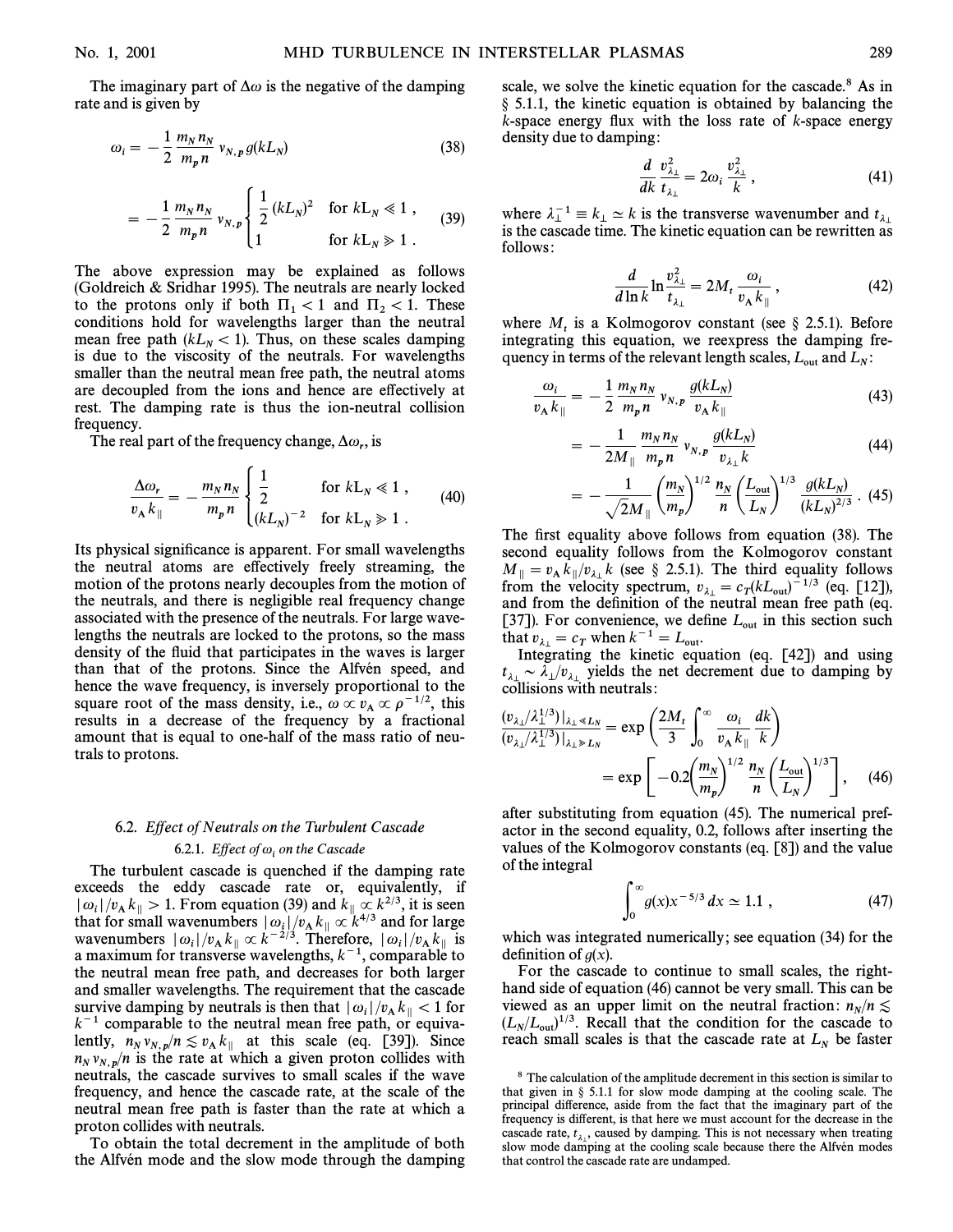than the rate at which a proton collides with neutrals. If the neutral fraction is too large, then so is the proton collision rate, and the cascade is quenched. Moreover, for a fixed  $L_N$ ,<br>a large value for  $\overline{L}$  implies that the cascade time at  $\overline{L}$  is a large value for  $L_{\text{out}}$  implies that the cascade time at  $L_N$  is large and hence that the cascade is more susceptible to damping by neutrals.

We postpone consideration of the damping due to hydrogen and helium atoms until after we evaluate the effect of  $\Delta\omega_r$ , on the cascade.

6.2.2. *Effect of*  $\Delta \omega$ , *on the Cascade*<br>We can picture the cascade as proceeding from large scales to small scales. As it crosses the scale of the neutral mean free path (eq. [40]), the effective Alfvén speed, and hence the real part of wave frequency, increases by the fraction  $m_N n_N/2m_p n$ . Consequently, the cascade time decreases<br>by the same amount To the extent that the flux of energy in  $\frac{1}{\ln N}$  by the same amount. To the extent that the flux of energy in Alfvén waves from large scales to small scales is constant in the turbulent cascade,  $v_{\lambda}^2/t_{\lambda}$  = constant, where  $t_{\lambda}$  is the the through the cascade time. Therefore, a fractional decrease of  $m_N/2m_p$ <br>in the cascade time. Current in the small scale in the cascade time causes a decrement in the small-scale Alfvénic velocity perturbation by the fractional amount  $m_N n_N/4 m_p n$ . This decrement is in addition to that due to  $A$  anning Moreover, it applies to the slow mode and the  $\frac{M_{NN} + M_{p}}{M_{NN}}$ . This decrement is in addition to that due to damping. Moreover, it applies to the slow mode and the entropy mode as well as to the Alfvén mode. Because  $n_N/n$  $M_{N}$  must be small for the cascade to pass through the scale of neutral damping, this decrement is also small, and we ignore it from here on.

#### 6.3. Neutral Hydrogen Atoms

When the neutrals are hydrogen atoms, we set  $n_N = n_H$ ,<br> $\bar{N}_N = N_1 - I_2$  and  $m = m$ . Collisions, between  $v_{R,p} = v_{H,p}$ ,  $L_N = L_H$ , and  $m_N = m_p$ . Collisions between  $v_{R,p} = \mu_{R,p}$ hydrogen atoms and protons are due to resonant charge exchange. From equation (37), with the value of  $v_{H,p}$  taken from Banks (1966),

$$
L_{\rm H} = 5 \times 10^{13} \left( \frac{\rm cm^{-3}}{n} \right) \rm cm \tag{48}
$$

at 8000 K; the temperature dependence of  $L_H$  is very weak.<br>For the cascade to survive damping by neutral hydrogen atoms, the right-hand side of equation (46) cannot be very

small. This sets an upper limit on the neutral fraction of  
\n
$$
\frac{n_{\rm H}}{n} \lesssim 5 \bigg( \frac{L_{\rm H}}{L_{\rm out}} \bigg)^{1/3} \sim \bigg[ \frac{6 \times 10^{15} \text{ cm}}{(n/\text{cm}^{-3}) L_{\rm out}} \bigg]^{1/3} . \tag{49}
$$

The real part of  $\omega/v_A k_{\parallel}$  is larger on scales below  $L_H$  than it is on scales above  $L_H$  by the fractional value  $n_H/2n$ .  $H^{2n}$ 

#### 6.4. Neutral Helium Atoms

Although helium has a lower abundance than hydrogen, it has a higher ionization potential. Therefore, in some regions helium might comprise the majority of neutrals. When the neutrals are helium atoms, we set  $n_N = n_{\text{He}}$ ,<br> $\frac{1}{N} = \frac{1}{N} = \frac{1}{N} = \frac{1}{N} = \frac{1}{N} = \frac{1}{N} = \frac{1}{N} = \frac{1}{N} = \frac{1}{N} = \frac{1}{N} = \frac{1}{N} = \frac{1}{N} = \frac{1}{N} = \frac{1}{N} = \frac{1}{N} = \frac{1}{N} = \frac{1}{N} = \frac{1}{N} = \frac{1}{N} = \frac{1}{N} = \frac{$  $\nu_{N,p} = \nu_{\text{He},p}, L_N = L_{\text{He}}, \text{ and } m_N = 4m_p. \text{ From equation (37)},$ 

with the value of 
$$
v_{\text{He},p}
$$
 taken from Banks (1966),  

$$
L_{\text{He}} = 1.5 \times 10^{15} \left( \frac{\text{cm}^{-3}}{n} \right) \text{cm}
$$
(50)

at 8000 K and  $L_{\text{He}} \propto T^{1/2}$ .

To place an upper bound on damping by helium atoms, we assume that most of the helium is neutral, i.e.,  $n_{\text{He}} \approx 0.1n$ .<br>Then, the decrement is given by the right-hand side of Then the decrement is given by the right-hand side of equation (46) :

$$
\frac{(v_{\lambda\perp}/\lambda_{\perp}^{1/3})|_{\lambda_{\perp} \ll L_{\text{He}}}}{(v_{\lambda\perp}/\lambda_{\perp}^{1/3})|_{\lambda_{\perp} \gg L_{\text{He}}}} = \exp\left\{-\left[\frac{(n/\text{cm}^{-3})L_{\text{out}}}{2 \times 10^{19} \text{ cm}}\right]^{1/3}\right\}.
$$
 (51)

Only if  $L_{\text{out}} \geq 2 \times 10^{19} (\text{cm}^{-3}/n)$  cm could the cascade be terminated at the scale of the helium mean free path. If there are not many neutral helium atoms, or if the outer scale is not sufficiently large, then damping at  $L_{\text{He}}$  may be neglected, and the cascade extends at least to the scale of the hydrogen mean free path.

Collisions of neutral helium atoms with singly ionized helium ions might also be significant. Although there are fewer helium atoms than protons,  $He^{0}He^{+}$  collisions have a larger cross section than  $He<sup>0</sup>$ -proton collisions because they are due to resonant charge exchange. Nonetheless, given the cosmic abundance of helium, the mean free path of neutral helium due to  $He^{0}$ -He<sup>+</sup> collisions cannot be significantly smaller than that due to  $He<sup>0</sup>$ -proton collisions regardless of the ionization fraction of helium.

The real part of  $\omega/v_A k_{\parallel}$  increases by  $2n_{\text{He}}/n$  below the u/v  $\Omega$  if most of the belium is neutral scale  $L_{\text{He}}$ , or by 0.2 if most of the helium is neutral.

#### 6.5. If Neutrals Damp the Cascade

In subsequent sections we consider regions in the interstellar medium where there are too few neutrals to damp the cascade. However, there are almost certainly many regions where the neutrals do damp the cascade. We discuss these regions here.

Suppose both Alfvén waves and slow waves are damped by neutrals. What happens to the entropy waves? If undamped, they would be mixed down to smaller scales by Alfvén waves at the neutral damping scale. The resulting density spectrum would be  $n_{\lambda_{\perp}} = \text{constant}$  (see eq. [5]).<br>Because it is flatter than  $n_{\text{max}} \approx 1^{1/3}$  regions in which the Because it is flatter than  $n_{\lambda_1} \propto \lambda_1^{1/3}$ , regions in which the Alfvén cascade is truncated by damping by neutrals might be important contributors to small-scale density fluctuations. However, the fact that they would contribute a density spectrum different from that which is observed suggests that the entropy wave cascade is not more resistant than the Alfvén wave cascade to damping by neutrals. Indeed that is the case. Recall that the condition for the truncation of Alfvén and slow wave cascades is that each proton collide with at least one neutral atom during one wave period at the neutral damping scale. Under this condition, the neutrals would damp the entropy waves by conducting heat across them.

Although regions in which the cascade is damped by neutrals do not contribute small-scale density fluctuations, they may still be significant. Observational evidence indicates that there is more power in density fluctuations on large scales,  $10^{13}$ – $10^{14}$  cm, than would be predicted by extrapolating from small scales,  $10^8-10^{10}$  cm, with the Kolmogorov scaling. See, for example, Lambert & Rickett (2000) for a review of the observations. Perhaps this excess arises in regions where the cascade is damped by neutrals.

We complete this section by briefly considering and then rejecting the possibility that a turbulent cascade truncated at the neutral damping scale might be regenerated on a much smaller scale as a result of stirring by eddies at the damping scale. Although the ratio of the damping rate to the wave frequency decreases below the scale of the neutral mean free path, the absolute damping rate approaches a constant value. Provided that the cascade is truncated by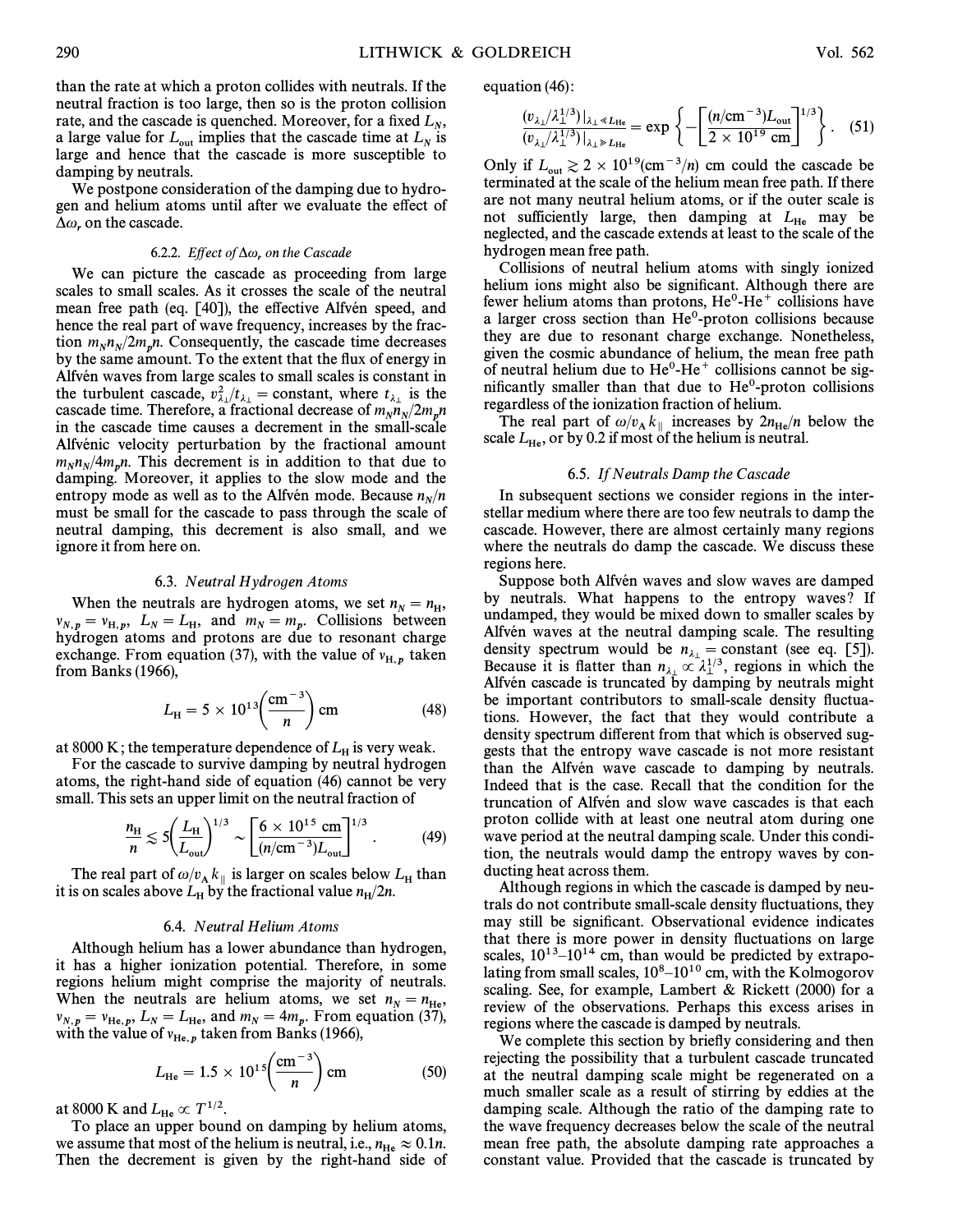neutral damping, this rate is larger than the stirring rate and the cascade cannot be regenerated.

#### 7. THE COLLISIONLESS SCALE OF THE IONS

If the cascade survives the neutral collisionless scales, then, proceeding to smaller scales, the next scale of importance is the ion collisionless scale. This scale is set by the

mean free path of protons to collide with other protons:  

$$
L_{\rm mfp} = 6 \times 10^{11} \left( \frac{\rm cm^{-3}}{n} \right) \rm cm
$$
 (52)

at a temperature of 8000 K (Braginskii 1965). Since the electron and proton gyroradii (see eq. [62] for protons) are very small compared to the proton mean free path, the electrons and protons are tied to magnetic field lines. Therefore, when considering the collisionless effects of electrons and protons, the relevant length scales are those parallel to the magnetic field. Since turbulent eddies are highly elongated along the magnetic field, their transverse length scales are much smaller than their parallel ones (eq. [2]). It is the transverse length scale that is relevant when considering observations of the density spectrum because each line of sight averages over regions with different magnetic field orientations. In this section we show that both the slow mode and the entropy mode are cut off at the length scale where the parallel eddy size is comparable to the proton mean free path. The length scale where the density spectrum is observed to cut off, i.e., the transverse length scale, is therefore significantly smaller than the mean free path.

Before discussing the damping of the slow mode and the entropy mode, we consider two larger length scales, which are set by the e†ects of the electrons. Although the behavior of the cascade at these length scales is interesting, it is shown to be unimportant for our purposes.

Throughout this section we neglect numerical factors of order unity, such as the factors that are associated with kinetic corrections to the fluid equations (given in Braginskii 1965) and the Kolmogorov constants. However, we retain the dependences on  $\beta$ , which is assumed to satisfy  $\beta$  > 1, and on the ratio of the proton mass to the electron mass,  $m_p/m_e = 1840$ .

#### 7.1. The Electron Diffusion Scale

The electrons have the same mean free path as the protons, but they are faster than the protons by the square root of the mass ratio :

$$
c_{s,e} \approx \left(\frac{m_p}{m_e}\right)^{1/2} c_s , \qquad (53)
$$

where  $c_{s,e}$  is the electron thermal speed and  $c_s$  is the sound speed, which is comparable to the proton thermal speed. speed, which is comparable to the proton thermal speed. Because of charge neutrality, the electrons have the same density, both perturbed and unperturbed, as the protons. Viscous damping caused by the electrons may be neglected : since the dynamic viscosity of the electrons is smaller than that of the protons by the square root of their mass ratio, electron viscous damping is always subdominant.

As we now show, electrons are important for conducting heat on parallel length scales slightly larger than the proton mean free path. Electrons diffuse parallel to the magnetic field across a distance  $\Lambda_{\parallel}$  in the time  $(L_{\rm mfp}/c_{s,e})(\Lambda_{\parallel}/L_{\rm mfp})^2$ .<br>This is equal to the cascade time of an eddy with parallel length scale  $\Lambda_{\parallel}$ , i.e., it is equal to  $\Lambda_{\parallel}/v_A$ , at the "electron

diffusion scale," given by 
$$
\Lambda_{\parallel} \sim L_{\text{ed}}
$$
, where  

$$
L_{\text{ed}} \approx \frac{c_{s,e}}{v_{\text{A}}} L_{\text{mfp}} \approx \beta^{1/2} \left(\frac{m_p}{m_e}\right)^{1/2} L_{\text{mfp}} . \tag{54}
$$

In eddies with parallel lengths smaller than this, the electrons di†use across the parallel lengths of the eddies, thereby conducting heat, and the electrons are isothermal ; in eddies with parallel lengths larger than this, conduction is unimportant.

We must also consider the effect of electron conduction on the protons. Electron and proton temperatures approach a common value on the timescale that there are  $m_n/m_e$  collisions per particle. Since electrons are faster, the collision time is set by the electron speed, and the time for

electron and proton temperatures to equilibrate is  
\n
$$
\tau_{\text{eq}} \approx \frac{m_p}{m_e} \frac{L_{\text{mfp}}}{c_{s,e}} \approx \frac{1}{v_A} \frac{1}{\beta^{1/2}} \left(\frac{m_p}{m_e}\right)^{1/2} L_{\text{mfp}}.
$$
\n(55)

This time is smaller, by a factor  $\beta$ , than the cascade time of eddies with parallel size  $L_{\text{ed}}$ . Thus, in eddies of this parallel size, and in those that are slightly smaller, protons are at the same temperature as the electrons, and since the electrons are isothermal, so are the protons.

As a result of the above considerations, when the parallel cascade crosses the electron diffusion scale, the cascade becomes isothermal. This is similar to the crossing of the cooling scale, discussed in  $\S$  5.1, though backward, and similar considerations apply. In particular, the Alfven mode is incompressible and hence una†ected. The slow mode is nearly incompressible and is only slightly affected: it suffers some damping to first order in  $1/\beta$ . The entropy mode, however, is rapidly damped under isothermal conditions; as the electron diffusion scale is crossed, entropy waves are converted into slow waves, and the density fluctuations that had been associated with entropy waves now become associated with slow waves.

# 7.2. T he Electron-Proton Equilibration Scale

Continuing to slightly smaller scales, the isothermal cascade reaches the "equilibration scale," where the cascade time,  $\Lambda_{\parallel}/v_{\rm A}$ , is comparable to the electron-proton equili-<br>bration time (eq. 555), At this scale  $\Lambda_{\parallel}$ , where

$$
\text{transition time (eq. [55]). At this scale, } \Lambda_{\parallel} \sim L_{\text{eq}}, \text{ where}
$$
\n
$$
L_{\text{eq}} \approx \frac{1}{\beta^{1/2}} \left(\frac{m_p}{m_e}\right)^{1/2} L_{\text{mfp}}. \tag{56}
$$

On larger scales, the protons are thermally coupled to the electrons, and hence they are isothermal on slightly larger scales; on smaller scales, the protons are thermally independent of the electrons and hence adiabatic. The transition through the equilibration scale is nearly identical to the transition through the cooling scale  $(\S 5.1)$ : the Alfvén waves are una†ected, and they mix larger scale isothermal slow waves into smaller scale adiabatic slow waves and into smaller scale entropy waves, although with some damping. Therefore, below the equilibration scale, the entropy mode reappears.

The result of the calculations in both this subsection and the previous subsection is that, in crossing the electron diffusion scale and the equilibration scale, density fluctuations that were associated with the entropy mode on large scales are transferred from the entropy mode to the slow mode and then back to the entropy mode. Density fluctuations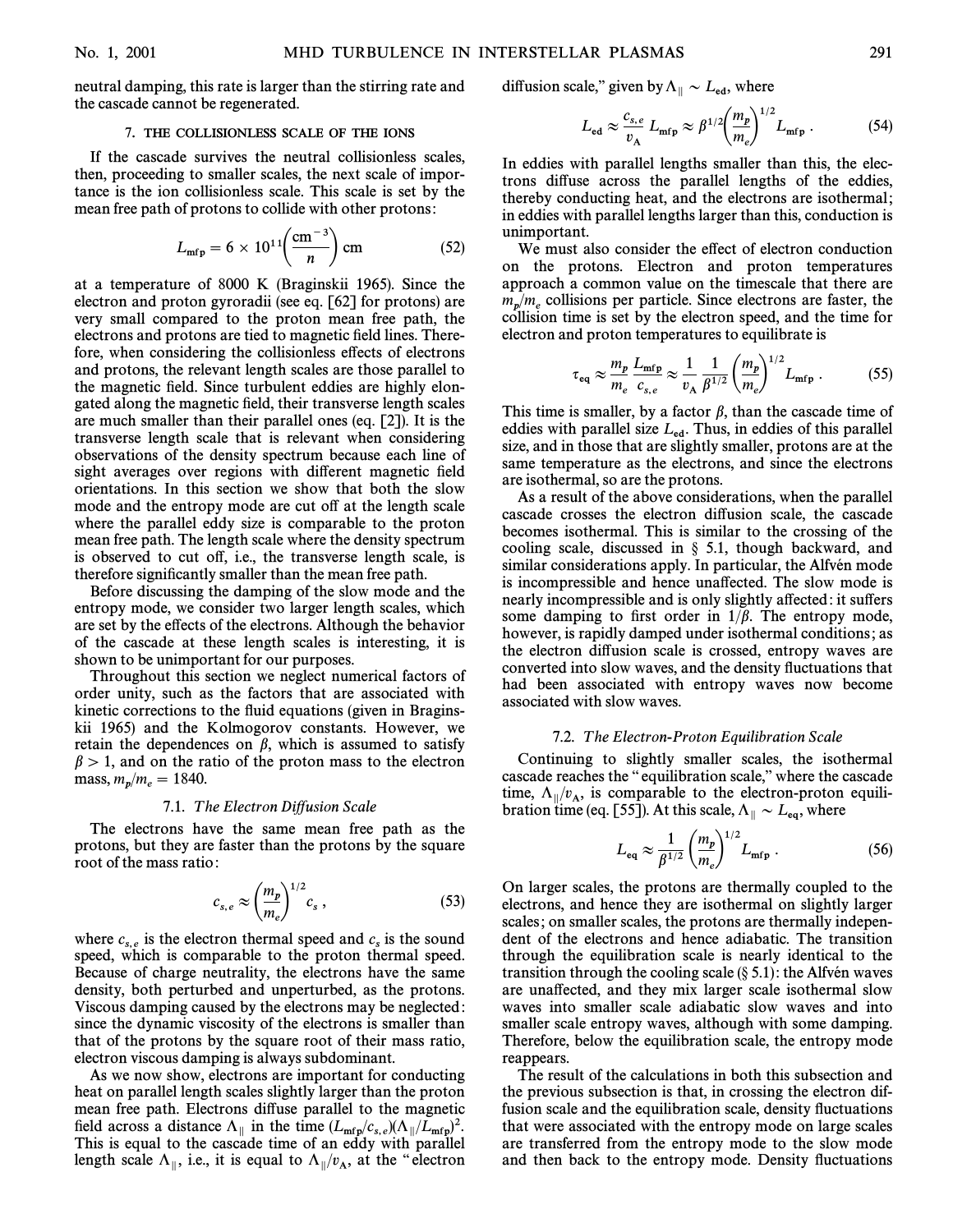that were associated with the slow mode on large scales are unaffected.<sup>9</sup> Therefore, for our purposes, these two length scales have little net effect on the density spectrum. Although there is some damping, the amount of damping is comparable to the amount at the cooling scale and hence is not very significant.

#### 7.3. The Proton Diffusion Scale: Death of the Slow Mode and Entropy Mode

Entropy waves and slow waves with parallel wavelengths smaller than the proton mean free path both damp on the timescale that protons stream across their parallel wavelengths (Barnes 1966). However, because we consider  $\beta > 1$ , there is a scale slightly larger than the proton mean free path at which these waves damp in the turbulent cascade. This is the proton diffusion scale, which is the scale at which protons can diffuse across an eddy within a cascade time. Below the proton diffusion scale, proton viscosity kills the slow waves and proton heat conduction kills the entropy waves. Alfvén waves are unaffected by either of these effects. The density spectrum therefore cuts off below the proton diffusion scale.

To evaluate the proton diffusion scale, we equate the time for protons to diffuse across an eddy of parallel length scale  $\Lambda_{\parallel}$ , i.e.,  $(L_{\rm mfp}/c_s)(\Lambda_{\parallel}/L_{\rm mfp})^2$ , with the cascade time,  $\Lambda_{\parallel}/v_A$ .<br>This gives  $\Lambda_{\parallel}$ , where This gives  $\Lambda_{\parallel} \sim L_{\text{pd}}$ , where

$$
L_{\rm pd} \approx \frac{c_s}{v_{\rm A}} L_{\rm mfp} \approx \beta^{1/2} L_{\rm mfp} \ . \tag{57}
$$

However, from an observational point of view, it is the transverse size of a damped eddy,  $\lambda_{\perp}$ , that would be characteristic size of a damped eddy,  $\pi_1$ , that would be<br>observed. This is related to the parallel size through equation (2). Alternatively, we use the Kolmogorov constant  $M_{\parallel} \equiv v_{A} \lambda_{\perp}/v_{\lambda_{\perp}} \Lambda_{\parallel}$  (see § 2.5.1).<sup>10</sup> Then, the transverse scale of a damned addy i.e. an eddy with parallel size  $\Lambda_{\parallel} \sim I$  $M_{\parallel} = c_A n_{\perp} / v_{\perp} / \sqrt{N_{\parallel} N_{\parallel}}$  (see § 2.3.1). Then, the fund verse search  $\Delta_{\parallel} \sim L_{\rm pd}$ ,<br>of a damped eddy, i.e., an eddy with parallel size  $\Lambda_{\parallel} \sim L_{\rm pd}$ , is

$$
\lambda_{\perp} \approx M_{\parallel} \frac{v_{\lambda_{\perp}}}{v_{\rm A}} L_{\rm pd}
$$
\n
$$
\approx M_{\parallel} \beta L_{\rm mfp} \left(\frac{\lambda_{\perp}}{L_{\rm out}}\right)^{1/3}, \qquad (58)
$$

which we solve for the cutoff length scale: 
$$
\lambda_{\perp} \sim L_{\text{pd}}^{(\perp)}
$$
, where  

$$
L_{\text{pd}}^{(\perp)} \approx M_{\parallel}^{3/2} \beta^{3/2} L_{\text{mfp}} \left( \frac{L_{\text{mfp}}}{L_{\text{out}}} \right)^{1/2}
$$
(59)

$$
\approx 2 \times 10^9 \left( \frac{\text{pc}}{L_{\text{out}}} \right)^{1/2} \left( \frac{\beta}{n/\text{cm}^{-3}} \right)^{3/2} \text{cm}.
$$
 (60)

Below this scale, the density spectrum is cut off. For plausible values of  $\beta$ ,  $L_{\text{out}}$ , and *n*, this length scale is significantly

<sup>10</sup> Although we drop other factors of order unity, we keep the dependence on this one because of the importance of the proton diffusion scale.

smaller than  $L_{\rm mfp}$ . It is also larger than the proton gyroradius (eq. [62]).

Armstrong et al. (1995) summarize the observations of the density spectrum cutoff. There is considerable evidence that the cutoff scale is smaller than about  $10^{10}$  cm along many directions. There is weaker evidence, from refractive scintillation, that along some lines of sight the cutoff scale is larger than around  $10^9$  cm. Our theory might have implications for these observations.

We conclude this section with two remarks. First, we reemphasize the importance of the fact that the cascade is anisotropic. It is this fact that allows the density spectrum to reach length scales that are significantly smaller than the proton mean free path. Second, we note an important consequence of the parallel cascades of the slow mode and of the passive scalar; these parallel cascades were explained in great detail when considering incompressible MHD turbulence  $(\S 2)$ . Had there been no parallel cascade, then neither the slow mode nor the entropy mode would damp at the proton diffusion scale. The wavelength along the magnetic field would be effectively infinite, and so the ions could not diffuse across wavelengths. Rather, the slow mode and the entropy mode would be mixed down to the proton gyroscale, where the Alfvénic cascade is cut off.

#### 7.4. Density Spectrum below the Proton Diffusion Scale

On scales smaller than  $L_{pd}^{(1)}$ , density fluctuations are ned out Since on these scales protons diffuse across the wiped out. Since on these scales protons diffuse across the lengths of many eddies before the eddies cascade, the density within neighboring eddies is homogenized. Homogenization occurs not only in the direction parallel to the local mean magnetic field (as might have been expected since protons are tied to field lines) but also in the transverse direction. This is because eddies that are adjacent in the parallel direction incorporate substantially different field lines, so proton diffusion also wipes out density differences among eddies with transverse separations. The result is that the density spectrum on scales smaller than  $L_{\text{pd}}^{(\perp)}$  is determined by density fluctuations at  $I^{(\perp)}$  conjugated by determined by density fluctuations at  $L_{\text{pd}}^{(\perp)}$ ; equivalently,

$$
n_{\lambda_{\perp}} \propto \lambda_{\perp} \,, \quad \text{for } \lambda_{\perp} < L_{\text{pd}}^{(\perp)} \,. \tag{61}
$$

#### 8. THE END: THE PROTON GYROSCALE

The Alfvén mode is undamped in a collisionless medium (Barnes 1966). Thus, the Alfvén wave cascade survives below the proton diffusion scale, without the accompaniment of the slow waves and entropy waves. The Alfvénic cascade is damped at the scale of the proton gyroradius :

$$
L_{p, \text{gyr}} = \sqrt{2}c_T \frac{m_p c}{eB} = 2.5 \times 10^7 \left(\frac{\beta}{n/\text{cm}^{-3}}\right)^{1/2} \text{cm} \quad (62)
$$

At this scale, Alfvén waves are converted into whistlers. The whistlers cascade to smaller scales, where they are damped by the collisionless e†ects of the electrons (Quataert 1998, viz., the curve in his Fig.  $1b$  that corresponds to equal electron and proton temperatures).

#### 9. SUMMARY

The primary goal of this paper has been to calculate the small-scale density spectrum in turbulent interstellar plasmas. Our theory of compressible MHD turbulence is

<sup>&</sup>lt;sup>9</sup> However, if the density fluctuations in the large-scale slow mode were less than the density fluctuations in the large-scale entropy mode, then, on small scales, the slow mode would be boosted so that its density fluctuations would be comparable to those of the entropy mode : the slow mode can steal approximately half of the entropy mode. Note that, since the behavior of the cascade at the electron-proton equilibration scale is nearly identical to the behavior at the cooling scale, similar uncertainties apply ; see discussion in  $\S$  5.1. In particular, we are unable to quantify the damping of the entropy fluctuations, although we expect that this damping is not so large as to render the entropy mode negligible relative to the slow mode on small scales.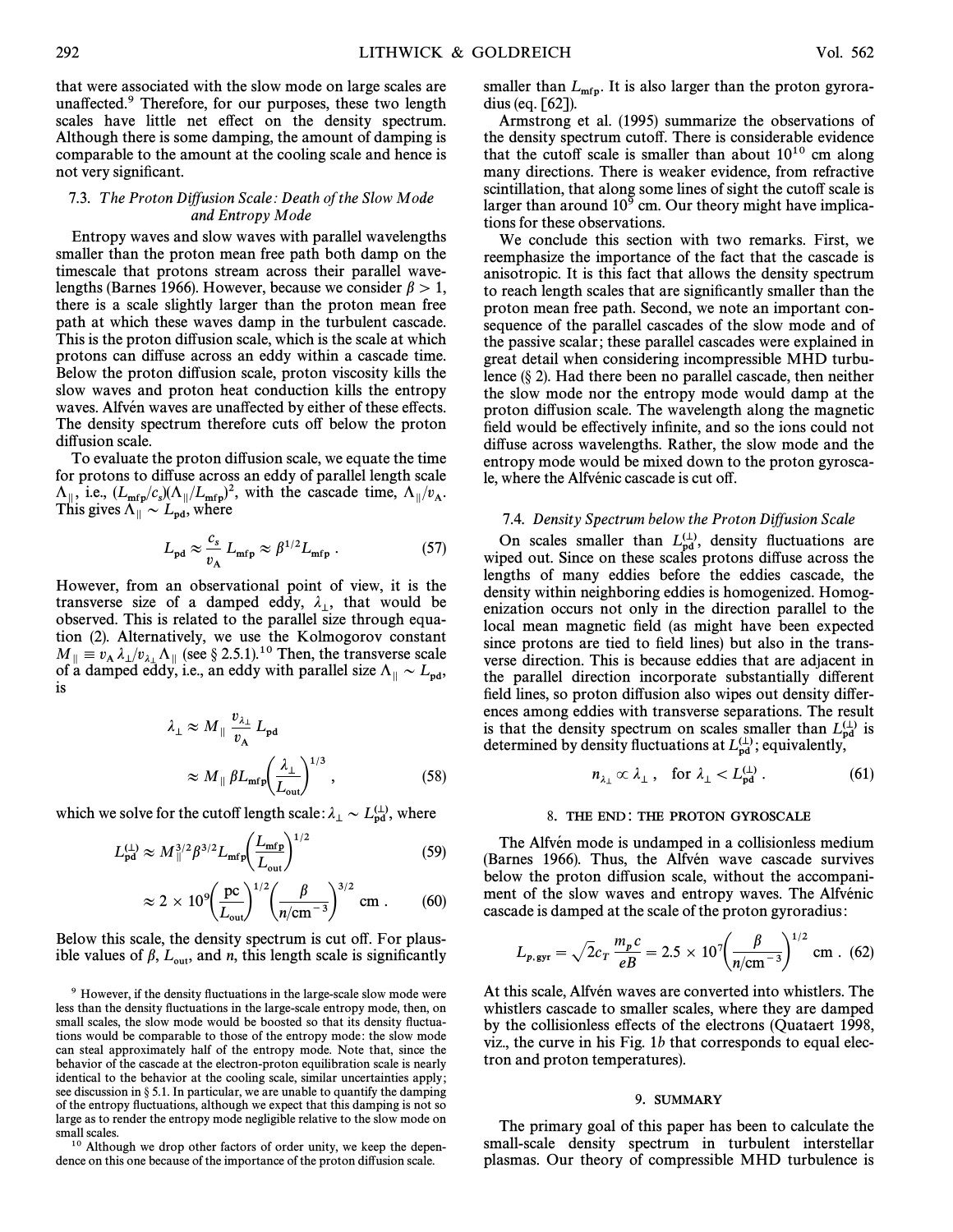based upon the incompressible theory of Goldreich & Sridhar (1995), for which there is growing support from numerical simulations. We hypothesize that the compressible theory is similar to the incompressible theory of MHD turbulence, but with two main modifications: a compressible slow mode and an entropy mode that is passively advected. While we believe that this hypothesis is plausible, it can, and should, be tested with numerical simulations of compressible MHD.

Because of the multitude of special length scales encountered when discussing the turbulent cascade in the interstellar medium, a recapitulation might be useful. In the following, we list the most important length scales and summarize their significance to the turbulent cascade.

The outer scale  $(L_{\text{out}})$ . This is the length scale at which the turbulent motions are stirred. On slightly smaller scales, there is isothermal hydrodynamic turbulence for most plausible astrophysical sources.

The MHD scale  $(L_{\text{MHD}})$ . At this length scale there is a transition from hydrodynamic to MHD turbulence. Larger scale hydrodynamic motions couple to smaller scale Alfvén waves and slow waves.

The cooling scale  $(L_{cool})$ . At this length scale there is a transition from isothermal to adiabatic turbulence. In high- $\beta$  turbulence, where small-scale density fluctuations are due to the entropy mode, entropy (and hence density) fluctuations are suppressed by cooling. In low- $\beta$  turbulence, i.e.,  $1 \leq \beta < L_{\text{out}}/c_s t_{\text{cool}}$ , density fluctuations due to the slow mode are important, and cooling has a negligible effect on  $\cos A \gtrsim \frac{1}{2}$  or  $\frac{1}{2}$   $\cos A$  cooling has a negligible effect on the small-scale density spectrum.

The collisionless scale of the neutrals  $(L_H; L_{He})$ . Neutrals decouple from ions across these scales. If the neutral fraction is not sufficiently small, then all three modes (Alfvén, slow, and entropy) are damped.

The collisionless scale of the ions  $(\Lambda_{\parallel} = L_{\rm ed}; \Lambda_{\parallel} = L_{\rm eq};$  $\Lambda_{\parallel} = L_{\text{pd}} \Leftrightarrow \lambda_{\perp} = L_{\text{pd}}^{(\perp)}$ . Across these length scales there is a gradual transition from fluid behavior to collisionless plasma behavior. The first two of these length scales, the electron diffusion scale and the equilibration scale, are set by the electrons. These length scales have only a small net effect on the cascade. The proton diffusion scale, however, is critically important for density fluctuations: both the slow mode and the entropy mode are cut off at this scale, and hence there are no density fluctuations below  $L_{\rm pd}^{(1)}$ .<br>The proton gyroscale  $(I_{\rm end})$   $\rightarrow$  Alfvén ways are

The proton gyroscale  $(L_{p,gyr})$ . Alfvén waves are cut off at p, scale However, this scale has little importance for the this scale. However, this scale has little importance for the density spectrum because there are no density fluctuations below the proton diffusion scale.

#### 10. COMPARISON WITH HIGDON'S WORK

In his 1984 paper, Higdon attributes small-scale density fluctuations to the passive mixing of the entropy mode. In his 1986 paper, Higdon notes that if the entropy mode varies along the magnetic field, it is damped in a collisionless medium. He then attributes small-scale density fluctuations to the passive mixing of tangential pressure balances. Tangential pressure balances are structures that are parallel to the mean magnetic field. They are composed of both entropy waves and slow waves that have purely transverse wavevectors.

Considering that Higdon's papers preceded even a theory of incompressible MHD turbulence, they are a remarkable accomplishment. However, Higdon does not account for the parallel cascade. Entropy and slow waves with purely transverse wavevectors contain negligible power. They are cascaded along the magnetic field by Alfvén waves. Consequently, entropy and slow waves are damped when protons can di†use across eddies in a cascade time, i.e., below the proton diffusion scale.

#### 11. COMPRESSIBLE TURBULENCE WHEN  $\beta < 1$

In this section only, we consider compressible turbulence in plasmas that have  $\beta < 1$ , e.g., in strong oblique isothermal shocks and in the solar wind.

Since Alfvén waves are unaffected by the value of  $\beta$ , and since nearly transverse slow waves are only slightly affected (see Appendix A), the dynamics of the cascade is nearly independent of  $\beta$ . While the dispersion relation of the slow mode is changed from  $\omega = v_A k_z$  to  $\omega = c_s k_z$ , the slow<br>waves are still passively mixed by the Alfvén waves. There waves are still passively mixed by the Alfvén waves. Therefore, the Alfvén, slow, and entropy spectra in  $\beta$  < 1 MHD turbulence are the same as when  $\beta > 1$ .

However, the damping of the slow and entropy waves is significantly changed. When  $\beta > 1$ , the proton thermal speed is faster than the Alfvén speed. Therefore, protons can stream across small eddies before they cascade. Conversely, when  $\beta$  < 1, the time for protons to cross an eddy is always shorter than the cascade time. Therefore, slow and entropy waves cannot be damped by protons that cross eddies, and the density spectrum extends to smaller scales.

We have ignored the effects of the electrons. However, in the following we show that the electrons' behavior may be ignored for our purposes. Our discussion closely parallels that when  $\beta > 1$  in § 7 and uses similar notation. When  $\beta$  < 1, the equilibration scale (eq. [56]) is larger than the electron diffusion scale (eq.  $[54]$ ). Thus, the largest scale at which kinetic effects are significant is the scale at which the cascade time is comparable to the time for electrons and protons to equilibrate their temperatures. Below this scale, electrons and protons are thermally decoupled. Nonetheless, this thermal decoupling has no effect on the Alfvén, slow, or entropy waves on scales larger than the electron diffusion scale. At the electron diffusion scale, the cascade time is comparable to the electron diffusion time. Below this scale, the electrons are isothermal. However, since the protons are thermally decoupled from the electrons, the slow waves and entropy waves are cascaded to smaller scales.<sup>11</sup>

Continuing to smaller scales, the next scale of importance is that at which the parallel size of an eddy is comparable to the proton mean free path. Below this scale, the cascade is collisionless. The Alfvén waves are undamped by collisionless effects. The entropy waves are undamped since protons cannot cross eddies within a cascade time. The slow waves are also undamped within a cascade time: although they damp within a wave period by Barnes damping, their wave period is longer than the cascade time. Consequently, the Kolmogorov density spectrum extends down to the proton gyroscale.

#### 12. FUTURE WORK

In a future paper we will examine in detail the density spectrum in the solar wind. In a follow-up paper we will relate the theory of compressible plasma turbulence developed here to observations, primarily those of diffractive

<sup>&</sup>lt;sup>11</sup> There is a change in the density spectrum at this scale that is of order unity; it is due to the change in the electrons' equation of state.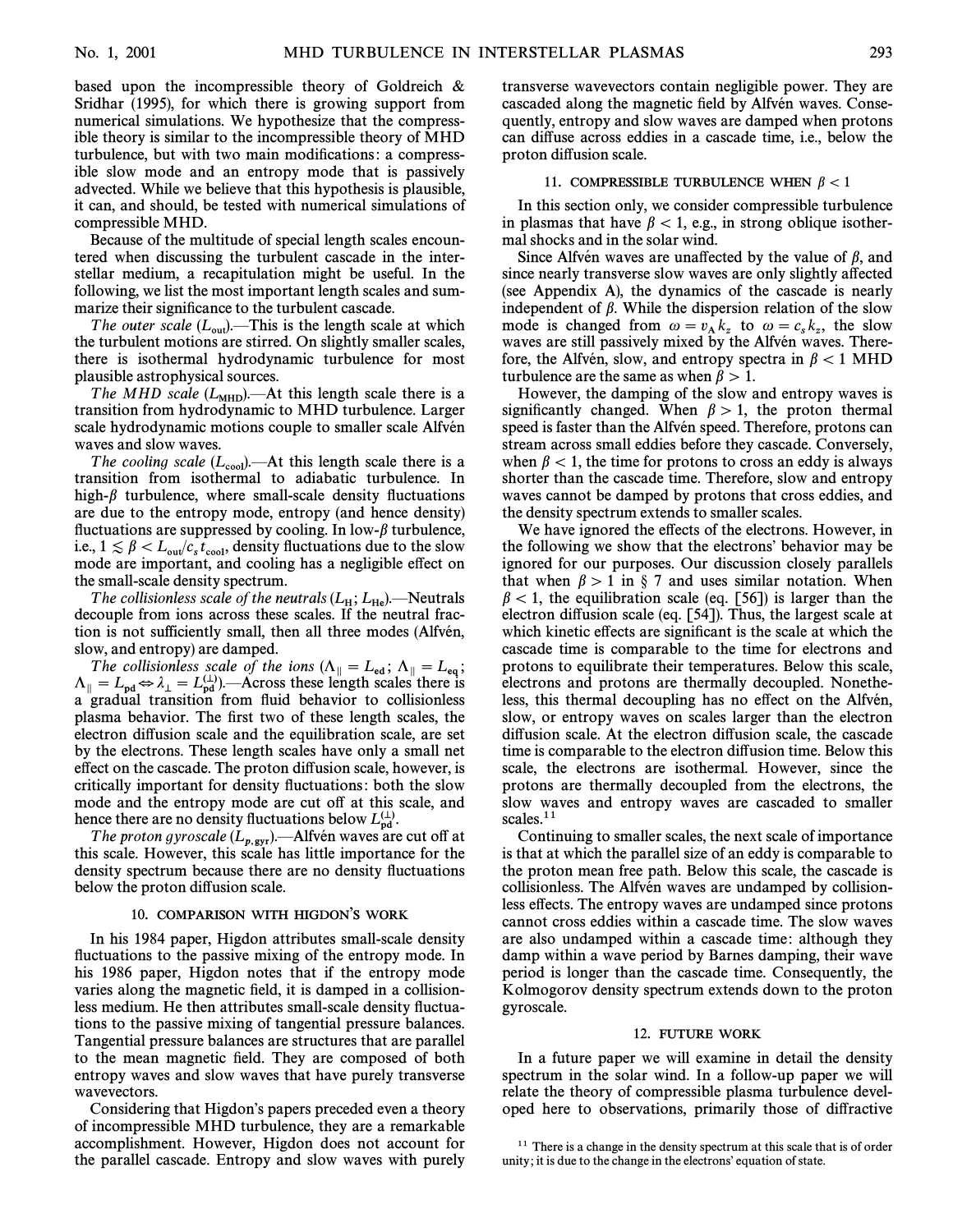scintillation. We will demonstrate that the observed amplitude of small-scale density fluctuations is surprisingly large, especially along certain lines of sight, such as the one toward the Galactic center. Then we will attempt to determine which astrophysical sources contribute the bulk of the density fluctuations and why they do so.

We thank Jason Maron for analyzing some of his simulations for us, for showing us how to use his numerical code, and for informative discussions. We thank the referee, Ben Chandran, for a very helpful report. Research reported in this paper was supported by NSF grant 94-14232.

# APPENDIX A

# WAVES IN COMPRESSIBLE MHD

In this appendix we derive the properties of the Alfven mode, the slow mode, and the entropy mode. The fast mode is not relevant to interstellar scintillation for reasons discussed in the body of the paper. The Fourier-transformed, linearized equations of ideal MHD, with  $\partial/\partial t \to -i\omega$  and  $\nabla \to i\mathbf{k}$ , read

$$
\omega n' = (\mathbf{k} \cdot \mathbf{v})n \qquad \text{(mass conservation)}, \tag{A1}
$$

$$
\omega v = k \left( \tilde{c}^2 \frac{n'}{n} + b_z v_A \right) - b v_A k_z \qquad \text{(momentum conservation)}, \tag{A2}
$$

$$
\omega \mathbf{b} = \hat{z} v_A (\mathbf{k} \cdot \mathbf{v}) - v v_A k_z \qquad \text{(Faraday's law)}\,,\tag{A3}
$$

where *n* is number density,  $\rho$  is the mass density, *B* is the background magnetic field intensity, and  $v_A = B/(4\pi\rho)^{1/2}$  is the Alfvén speed. The z-axis is chosen to lie parallel to the background magnetic field. Som Alfvén speed. The z-axis is chosen to lie parallel to the background magnetic field. Some other variables are the perturbed number density, n'; the fluid velocity, v; and the perturbed magnetic intensity, B', or in velocity units,  $b = B'/(4\pi\rho)^{1/2}$ . The sound speed,  $\tilde{c}$ , is defined less conventionally here to be the square root of the ratio of perturbed pressure to perturbed mass density:  $\tilde{c} \equiv (p'/\rho')^{1/2}$ . We can express the equations of motion in terms of v as follows:

$$
(\omega^2 - k_z^2 v_\text{A}^2) \mathbf{v} = \left[ (\mathbf{k} \cdot \mathbf{v})(\tilde{c}^2 + v_\text{A}^2) - k_z v_z v_\text{A}^2 \right] \mathbf{k} - v_\text{A}^2 k_z (\mathbf{k} \cdot \mathbf{v}) \hat{z} \ . \tag{A4}
$$

For most of the purposes of this paper, the energy equation may be left unspecified, and  $\tilde{c}$  may be assumed constant. However, we use the energy equation when we discuss slow mode damping at the cooling scale in  $\S 5.1.1$ . There we assume that temperature fluctuations decay in a cooling time,  $t_{\rm cool}$ ; more precisely,

$$
i\omega Ts' = \frac{T'}{t_{\text{cool}}} \qquad \text{(energy conservation)}\,,\tag{A5}
$$

where s' is the perturbed entropy per particle and T is the temperature. Combining this equation with the following monatomic ideal gas relations,

$$
\frac{p'}{p} = \frac{\rho'}{\rho} + \frac{T'}{T} = \frac{2}{3} s' + \frac{5}{3} \frac{\rho'}{\rho},
$$
 (A6)

yields

$$
\tilde{c}^2 \equiv \frac{p'}{\rho'} = c_T^2 \frac{2 - i5\omega t_{\text{cool}}}{2 - i3\omega t_{\text{cool}}},\tag{A7}
$$

where  $c_T^2 \equiv p/\rho$  is the square of the isothermal sound speed. When  $\omega t_{\rm cool} \ll 1$ ,  $\tilde{c}$  is the isothermal sound speed; when  $\omega t_{\rm cool} \gg 1$ ,  $\tilde{c}$  is the adjointing sound speed where  $c_T = p/p$  is the equation

### A1. ALFVÉN MODE

The Alfven mode is incompressible,  $k \cdot v = 0$ . Thus, the term involving the sound speed in the momentum equation vanishes, and the properties of the Alfvén mode are independent of the equation of energy conservation. We obtain the dispersion relation

$$
\omega = v_{\mathbf{A}} |k_z| \tag{A8}
$$

by forming the cross product of equation  $(A4)$  with  $k$ . The eigenfunction satisfies

$$
n' = k \cdot v = \hat{z} \cdot v = 0 , \qquad b = -\text{sign}(k_z)v . \tag{A9}
$$

Note that both  $v$  and  $\bar{b}$  are perpendicular to  $\hat{z}$ : the Alfvén wave is polarized transverse to the unperturbed magnetic field.

#### A2. SLOW MODE

We summarize the properties of the slow mode to lowest order in  $k_z/k \ll 1$ , the limit appropriate to the MHD cascade. To obtain the dispersion relation, we assume, subject to verification, that the perturbation in total pressure (i.e., thermal plus magnetic pressure) vanishes to second order in  $k_z/k$ . Note that the perturbation in total pressure is proportional to the terms in parentheses in equation (A2) and in square brackets in equation (A4). From the vanishing of this pressure term in equation  $($ A2) and in square brackets in equation (A4). From the vanishing of this pressure term in equ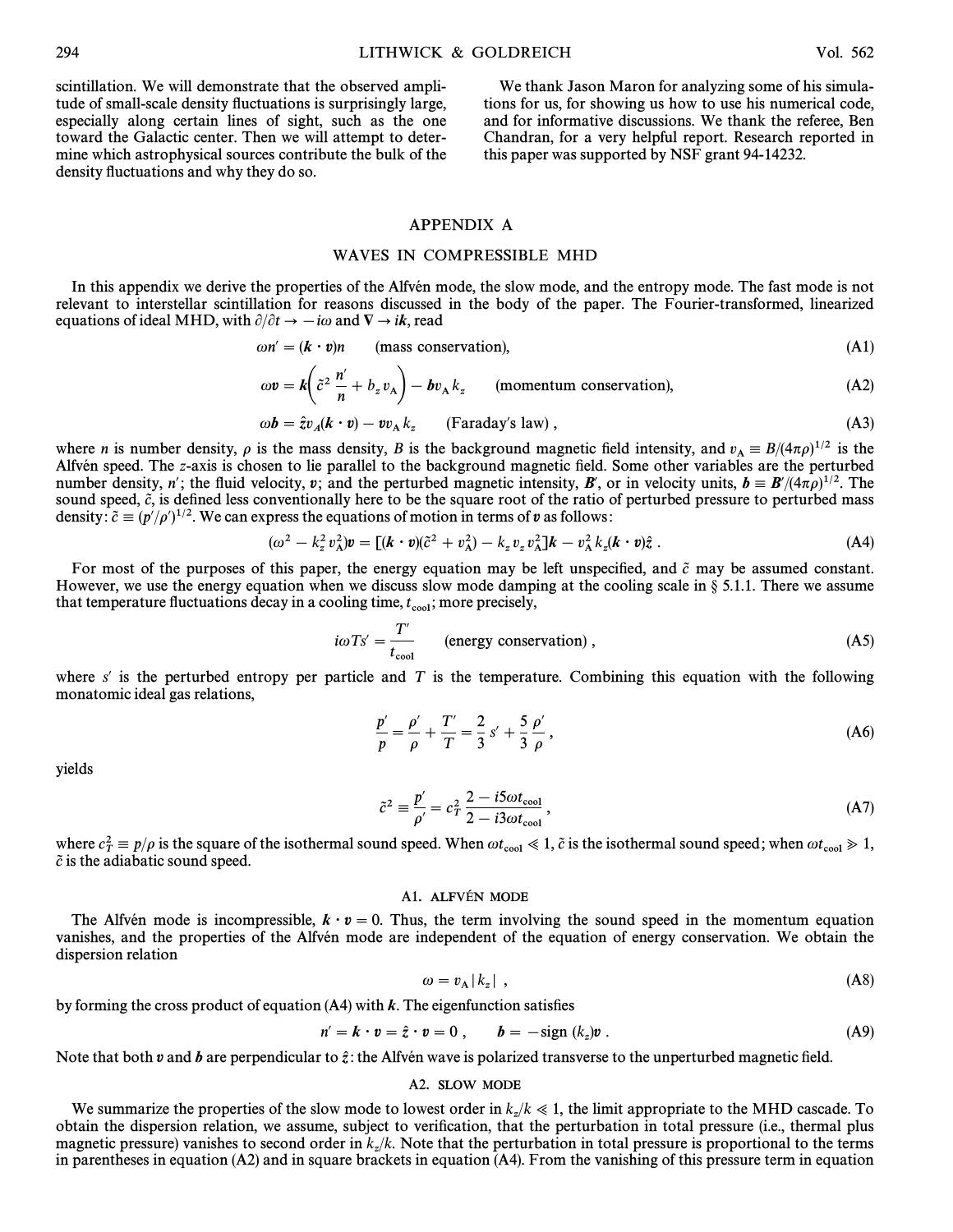(A4), we then have

$$
\boldsymbol{k} \cdot \boldsymbol{v} = \frac{v_{\rm A}^2}{\tilde{c}^2 + v_{\rm A}^2} \left[ 1 + O\left(\frac{k_z}{k}\right)^2 \right] k_z v_z \,. \tag{A10}
$$

The z-component of equation (A4), with 
$$
\mathbf{k} \cdot \mathbf{v}
$$
 given by equation (A10), then yields the dispersion relation  
\n
$$
\omega = \frac{\tilde{c}}{\sqrt{\tilde{c}^2 + v_A^2}} \left[ 1 + O\left(\frac{k_z}{k}\right)^2 \right] v_A |k_z| \tag{A11}
$$

Next, we solve for the eigenfunction to lowest order in  $k_z/k$ :

$$
\frac{n'}{n} \simeq \text{sign} \ (k_z) \ \frac{v_A \ v_z}{\tilde{c}\sqrt{\tilde{c}^2 + v_A^2}}, \qquad v_x \simeq -\frac{\tilde{c}^2}{\tilde{c}^2 + v_A^2} \ \frac{k_z}{k} \ v_z \ , \qquad v_y = 0 \ , \qquad \boldsymbol{b} \simeq -\text{sign} \ (k_z) \ \frac{\tilde{c}\boldsymbol{v}}{\sqrt{\tilde{c}^2 + v_A^2}} \ , \tag{A12}
$$

where the x-axis has been chosen to lie in the plane containing  $k$  and  $\hat{z}$ . We now see that our assumption of negligible perturbed pressure is self-consistent to lowest order in  $k_z/k$ . While we have not used the x-component of equation (A4), both the left-hand side and the right-hand side of this equation are of the same order in  $k/k$ the left-hand side and the right-hand side of this equation are of the same order in  $k_z/k$ .

The vanishing of the slow mode's perturbed pressure may be understood as follows: the period of the slow mode is comparable to the time for a disturbance to cross a parallel wavelength at the slower of  $\tilde{c}$  and  $v_A$ . Total pressure balance is set up within the time that the fast mode, which travels at the faster of  $\tilde{c}$  and  $v_A$ , crosses a wavelength. This may be seen by solving up within the time that the fast mode, which travels at the faster of  $\tilde{c}$  and equation (A4) exactly (treating  $\tilde{c}$  as a constant): the slow mode's perturbed pressure is negligible, and our approximate equation (A4) exactly (treating  $\tilde{c}$  as a constant): the slow mode's perturbed pressure is solution is valid, when  $2(k_z/k)\tilde{c}v_A/(\tilde{c}^2 + v_A^2) \ll 1$ , which implies that  $k_z$  min  $(\tilde{c}, v_A) \ll k$  max  $(\tilde{c}, v_A)$ .<br>Note that both n and h are nearly parallel to  $\hat{\tau}$ ; the slow wave polarization is nearly aligned w

Note that both v and b are nearly parallel to  $\hat{z}$ : the slow wave polarization is nearly aligned with the unperturbed magnetic *N*ote that both v and b are nearly parallel to  $\hat{z}$ : the slow wave polarization is near field. Moreover, in the limit that  $\tilde{c} \geq v_A$ , the slow mode is nearly incompressible.

#### A3. ENTROPY MODE

The linearized MHD equations yield four modes; in addition to the Alfvén, slow, and fast modes, there is a lesser known mode: the entropy mode. For adiabatic fluid motions, the energy equation is  $\omega s' = 0$ . The entropy mode has  $\omega = 0$ , and its eigenfunction is given by  $p' = \mathbf{v} = \mathbf{b} = 0, T'/T = -n'/n = 2s'/5.$ 

In the following, we calculate the eigenvalue and eigenvector of the entropy mode in the presence of cooling, i.e., when the energy equation is given by equation (A5). We shall see that the entropy mode decays in a time comparable to  $t_{\text{cool}}$ .<br>We consider only wavenumbers sufficiently large that the fast mode's crossing time is much faster tha

We consider only wavenumbers sufficiently large that the fast mode's crossing time is much faster than the entropy mode's decay time, i.e.,  $k \gg k_{\text{fast}} \equiv (\tilde{c}^2 + v_{\text{A}}^2)^{-1/2} t_{\text{cool}}^{-1}$ . Therefore, the total pressure perturbation vanishes. Note that  $k > k_{\text{fast}}$  in the vicinity of the cooling scale (eq. [13]), where the present calculation vicinity of the cooling scale (eq. [13]), where the present calculation is most relevant.

The dispersion relation may be obtained from equation (A4), after setting the perturbed total pressure (the term in square brackets) to zero. The result is equation (A11), which has three roots : two counterpropagating slow modes and the entropy mode. To solve for the entropy mode, it is convenient to rewrite equation (A11) as follows :

$$
i\omega t_{\text{cool}} = \frac{4 + 2\beta [1 - (v_{\text{A}} k_z / \omega)^2]}{6 + 5\beta [1 - (v_{\text{A}} k_z / \omega)^2]},
$$
\n(A13)

where  $\beta = 2c_T^2/v_A^2$ , and where equation (A7) has been used for  $\tilde{c}$ . Presupposing that  $\omega$  is of order  $t_{\text{cool}}^{-1}$ , we see that the right-hand side of this equation has two limiting behaviors depending on the valu right-hand side of this equation (A) has been used for the resupposing that<br>right-hand side of this equation has two limiting behaviors, depending on the value of  $k_z$ .

On small scales, where min  $(v_A, c_T)t_{\text{cool}}k_z \ge 1$ ,

$$
\omega = -i\frac{2}{5}\frac{1}{t_{\rm cool}}.\tag{A14}
$$

In this limit the slow mode crossing time is faster than cooling, so the thermal pressure perturbation vanishes, as may be seen directly from equation (A7). Thus, to lowest order in  $(k_z v_A t_{cool})^{-1}$ , the eigenfunction is the same as for the adiabatic case,  $r' = n - h = 0$ .  $T'/T = -n'/n = 2s'/5$  $p' = \mathbf{v} = \mathbf{b} = 0, T'/T = -n'/n = 2s'/5.$ 

On large scales, where  $k_z v_A t_{cool} \ll 1$ , equation (A13) implies that

$$
\omega = -i \frac{4 + 2\beta}{6 + 5\beta} \frac{1}{t_{\rm cool}}, \qquad v_{\rm A} t_{\rm cool} k_z \ll 1 \; . \tag{A15}
$$

Substituting this into equation (A7) and using total pressure balance yields the eigenfunction  $n'/n = b_z/v_A = -(p'/p)(\beta/2)$ . The remaining popments of the eigenfunction are  $T'/T = -(p'/p)(1 + 2/\beta)$  and  $s' = -(p'/p)(5/2 + 3/\beta)$ remaining nonzero components of the eigenfunction are  $T'/T = -(n'/n)(1 + 2/\beta)$  and  $s' = -(n'/n)(5/2 + 3/\beta)$ .

#### REFERENCES

| Armstrong, J. W., Rickett, B. J., & Spangler, S. R. 1995, ApJ, 443, 209 | Goldreich, P. 1998, AAS, 192, 4603                   |
|-------------------------------------------------------------------------|------------------------------------------------------|
| Balsara, D., & Pouquet, A. 1999, Phys. Plasmas, 6, 89                   | Goldreich, P., & Sridhar, S. 1995, ApJ, 438, 763     |
| Banks, P. M. 1966, Planet. Space Sci., 14, 1105                         | $\frac{1}{2}$ . 1997, ApJ, 485, 680                  |
| Barnes, A. 1966, Phys. Fluids, 9, 1483                                  | Higdon, J. C. 1984, ApJ, 285, 109                    |
| Braginskii, S. I. 1965, Rev. Plasma Phys., 1, 205                       | $-$ . 1986, ApJ, 309, 342                            |
| Cho, J., & Vishniac, E. T. 2000a, ApJ, 538, 217                         | Higdon, J. C., & Conley, A. 1998, AAS, 192, 4609     |
|                                                                         | Lambert, H. C., & Rickett, B. J. 2000, ApJ, 531, 883 |